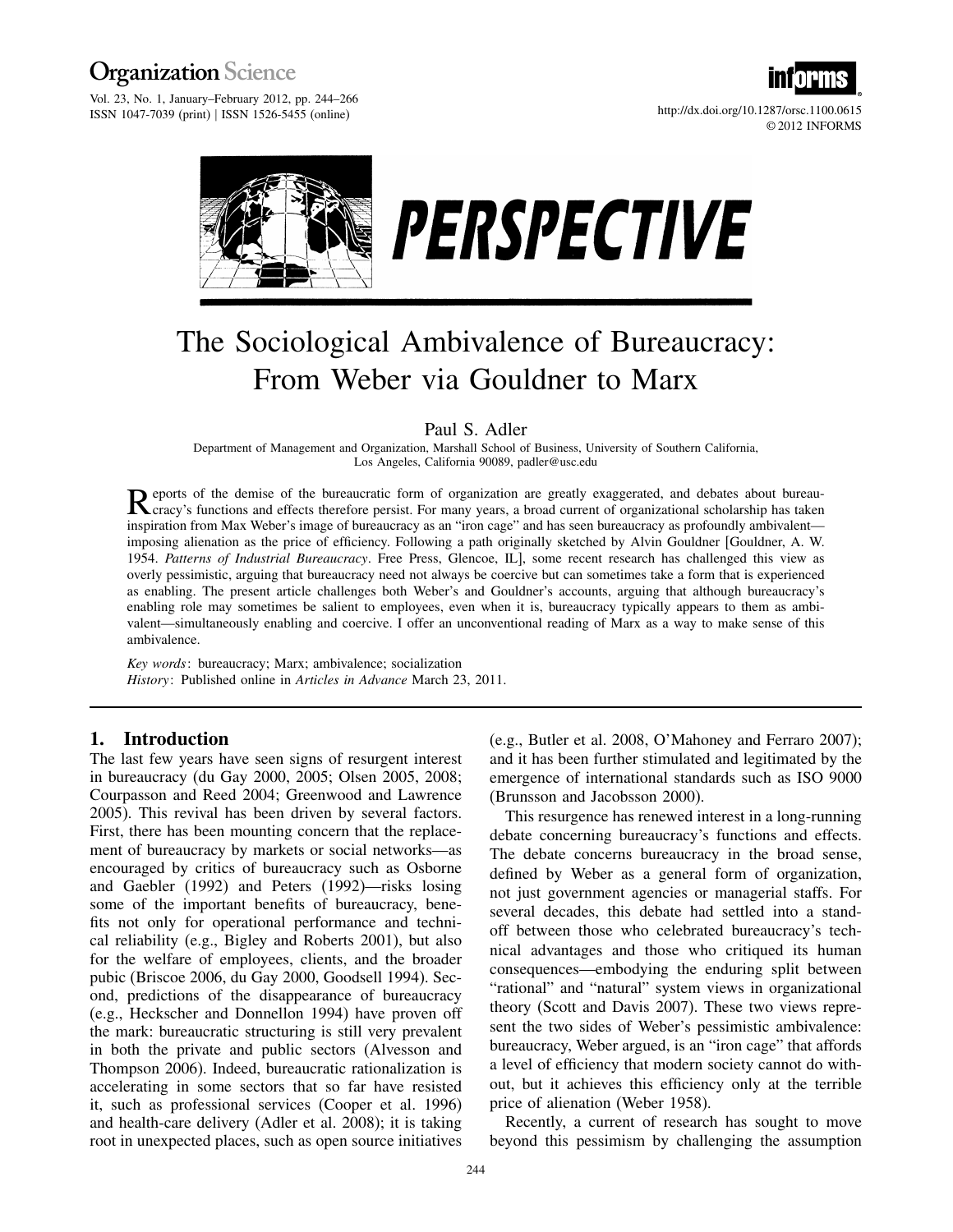that bureaucracy typically has negative effects on motivation and the meaningfulness of work. To buttress its challenge, this current has sought to revive a thesis advanced earlier by Gouldner (1954)—according to which bureaucracy could take different forms that are experienced differently by employees. As argued by Adler and Borys (1996), bureaucracy is often a ceremonial mask (Gouldner's "mock" form) or a coercive weapon (in the "punishment" form), but it can also function as an enabling tool (in the "representative" form). Subsequent research in this vein has explored various ways in which these forms could be differentiated empirically in settings as diverse as hospitals (Kwon 2008, Meirovich et al. 2007), schools (Sinden et al. 2004), restaurant chains (Ahrens and Chapman 2004), logistics departments (Wouters and Wilderom 2008), and software development (Adler et al. 2005).

The present paper is motivated by the concern that neither Weber's nor Gouldner's perspective is entirely satisfying because neither can account satisfactorily for situations where bureaucracy is experienced by employees as simultaneously enabling and coercive. Consider, for example, a case cited by Adler and Borys (1996) the lean production model as exemplified by the Toyota production system (TPS) and as implemented at a unionized automobile assembly plant in California (NUMMI). Adler and Borys (1996) portray NUMMI as a highly bureaucratic organization and present the "standardized work" component of lean production as a prototypical example of the enabling form of bureaucracy. They argue that prior to NUMMI's creation, when the plant was managed by General Motors using a coercive form of bureaucracy, workers had exhibited all the classic signs of alienation. In contrast, now that the plant was operating under NUMMI's TPS regime, workers were considerably more engaged because Toyota's standardized work procedure facilitated workers' efforts to assess alternative work methods and to standardize and formalize the most efficient of these methods. Workers collaborated in this procedure because they appreciated—and typically reciprocated—the trust invested in them by the new managers, and because they saw this procedure used to productive ends. However, Adler's (1993) interviews with NUMMI workers show that workers in fact responded ambivalently to the standardized work procedure, because it also led to intensified work. On the positive side, one worker commented,

Standardized work means that we all work out objectively the best way to do the job, and everyone does it that way ... . I follow the procedure we've laid out because it makes sense ... The great thing about standardized work is that if everyone is doing the job the same way, and we run into a problem, say a quality problem, we can easily identify where its coming from and fix it. If everyone is doing the job however they feel like, you can't even begin any serious problem-solving.

(Adler 1993, p. 145)

On the negative side, a colleague of the first worker said,

Standardized work is a joke as far as I can see. We're supposed to go to management and tell them when we have extra seconds to spare. Why would I do that when all that will happen is that they'll take my spare seconds away and work me even harder than before? I'd rather just do the job the way I'm already comfortable with. At GM, we were given a task and if we finished it earlier than we were supposed to we got to rest. At NUMMI, they'll try to shove more work at you. I'm no fool.

(Adler 1993, p. 146)

Individually, these workers' views diverged; collectively, these divergences represent ambivalence of the workers taken as a group (in the sense that public opinion analysts talk of the public's ambivalence; see, e.g., Cantril and Cantril 1999). This ambivalence is not quite the one expressed by Weber: the positive side does not just acknowledge that bureaucracy is the condition for continued employment and wages, but rather it expresses an active embrace of bureaucracy as a tool that enables workers to achieve collective goals they share; the negative side does not express frustration with a lack of opportunities for individual initiative, but rather resistance to what was perceived as a deeper injustice. Nor is this ambivalence the one Gouldner might expect: it is not the case here that bureaucracy has been implemented in a haphazard manner and that, as a result, some policies, some aspects of the bureaucratic structure, or some parts of the organization function coercively while others function in an enabling manner; here, one and the same policy is seen as having simultaneously contrary effects. A question is therefore posed: Why, even where a specific bureaucratic structure or policy is experienced as enabling, is it also experienced as coercive?

The ambivalence of NUMMI workers is far from unique. Similar ambivalence is documented in several others studies of lean production (Ezzamel et al. 2001, Levesque and Cote 1999, Lewchuck and Robertson 1996, Shadur et al. 1995, Wickens 1993). Moreover (as discussed further below), much the same ambivalence is found across studies of organizational bureaucracy in other forms, such as ISO 9000 (e.g., Boiral 2003) and the rationalization of software development (Adler 2006).

I take this recurrent pattern to be evidence that we are dealing with an ambivalence that is not only psychological but also sociological. Psychological ambivalence inheres in the individual: it is a function of individual differences in psychological reactions (e.g., Lewicki et al. 1998, Oglensky 1995, Piderit 2000). In contrast, sociological ambivalence inheres in the social structure: here, the source of ambivalence is the incompatible normative expectations of attitudes, beliefs, and behavior assigned to a position by an internally contradictory social structure (Merton 1976). Sociological ambivalence can explain both the statistical likelihood of individual, psychological ambivalence (such as expressed by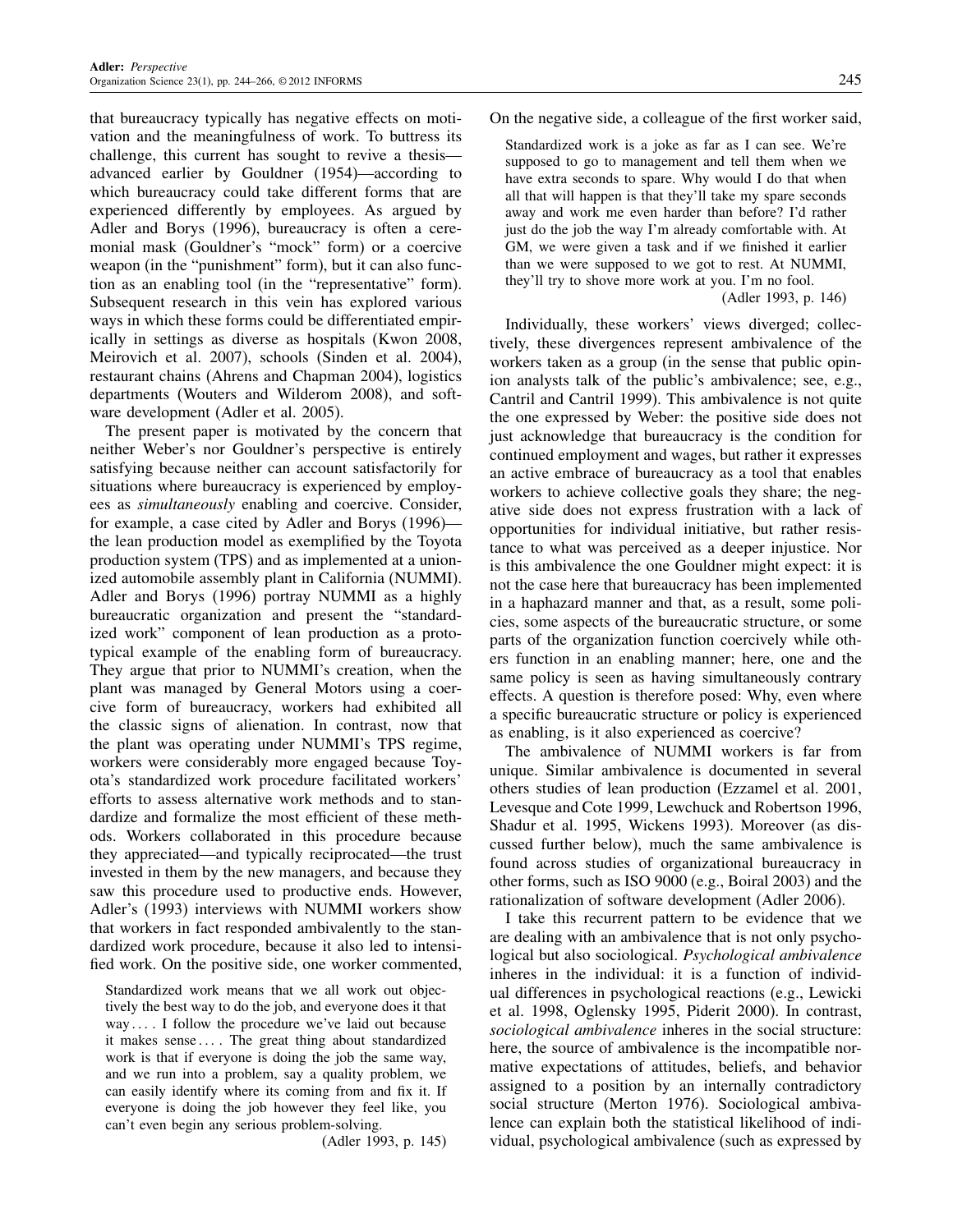NUMMI workers quoted above). The puzzle here is not about psychological ambivalence: there are many theories that could explain why individual employees might feel ambivalent about working in such settings or indeed about working at all. March and Simon (1958) delineate several situational factors within and across organizations that can lead individuals to feel ambivalent about their decisions to participate and to produce. The puzzle is rather, what is it about enabling bureaucracy itself that leads to such a recurrent pattern of ambivalence in employees' responses? The answer matters—much of our understanding of modernity and many of our organization design prescriptions hinge on it.

similarly in the same social structure (such as the two

The sociological ambivalence of bureaucracy for NUMMI workers and for employees in other settings where bureaucracy takes an ostensibly enabling form is not well accounted for by either Weber or Gouldner; the thesis of the present paper is that this ambivalence can be better explained by Marx. The conventional reading of Marx highlights the importance he accords class conflict and therefore sees him as a fierce critic of bureaucracy and of its coercive effects on employees: there is little ambivalence about bureaucracy in this reading. However, I draw on a different reading of Marx (building on Cohen 1978), one that sees class conflict as shaped by a deeper structural contradiction between the forces and relations of production. On this reading, bureaucracy is itself contradictory because it participates directly in both poles of that structural contradiction. This reading leads to a surprisingly straightforward and fruitful explanation of bureaucracy's sociological ambivalence.

In summary, I argue that bureaucracy in capitalist firms is simultaneously an enabling tool for organizing large-scale cooperation and a coercive weapon for exploitation. These two functions coexist in a kind of paradox—in a relation that Marx calls a "real contradiction" (see Bottomore 1991, pp. 93–94). This contradiction is not static: the pressures of capitalist competition force firms constantly to seek to refine bureaucracy's tool function, even though these same pressures constantly push firms to use bureaucracy as a weapon and thereby undo the collaboration this productive function requires. Under such conditions, even when bureaucracy's enabling function is salient to employees, its coercive function does not disappear, and employees in such settings will experience bureaucracy as ambivalent.

The rest of this paper is structured as follows. Section 2 reviews in more detail the prior efforts by Weber and Gouldner to characterize bureaucracy's ambivalence, and suggests that a new interpretation of Marx might provide a more compelling answer. Section 3 explains this new interpretation. Sections 4 and 5 summarize, respectively, the ways bureaucracy functions as a weapon and as a tool. Section 6 discusses the impact on employees' subjective experience of bureaucracy insofar as it functions as a tool. Section 7 synthesizes this Marxist analysis of the ambivalence of bureaucracy. Section 8 discusses some limitations and extensions of this theory.

# 2. Prior Theory: Weber, Gouldner, Marx

Our field's long debate over bureaucracy has focused not only on its functions and effects—the present paper's focus—but also on its features and diffusion. Concerning its features, older debates focused on whether bureaucracy is a useful concept for empirical research, testing whether bureaucracy's defining features—extensive formalized and standardized procedures, complex structures of specialized roles and departments, differentiated vertical hierarchy and centralized policy making, and substantial staff departments—in fact cohere empirically (Pugh et al. 1969). This literature was recently synthesized by Walton (2005) in a meta-analysis of 64 statistical studies reported in the scholarly literature: he found a high level of covariance among these features. Moreover, Walton found no statistical evidence that this coherence had diminished over the decades that these studies span.

Research on bureaucracy's diffusion has been increasingly oriented away from technical explanations and toward neoinstitutionalist ones, encouraged by landmark studies by DiMaggio and Powell (1983) and Meyer and Rowan (1977). This research has either ignored the question of bureaucracy's substantive impact or has highlighted the way some organizations adopt bureaucracy only ceremonially, decoupled from the core activities of the organization.

The present paper focuses on the debate over bureaucracy's functions and effects within organizations. Debate here has been deeply shaped by Weber and his own ambivalence.

### 2.1. The Weberian Account

Weber "thought of bureaucracy as a Janus-faced organization, looking two ways at once. On the one side, it was administration based on expertise; while on the other, it was administration based on discipline" (Gouldner 1954, p. 22). Most participants in this debate have focused on one face or the other, reflecting and reinforcing the enduring split in the broader field of organization theory between rational-system and natural-system views (Scott and Davis 2007) and between what Perrow (1973) ironically calls the "forces of light" and the "forces of darkness."

The more positive, rational-system view of bureaucracy highlights its expertise face and its technical merits. Simon (1976) argues that the principles of bureaucratic structuring facilitate the management of organizational scale and complexity by the hierarchical decomposition of centralized policy setting and decentralized operational decision making. Nelson and Winter (1982) argue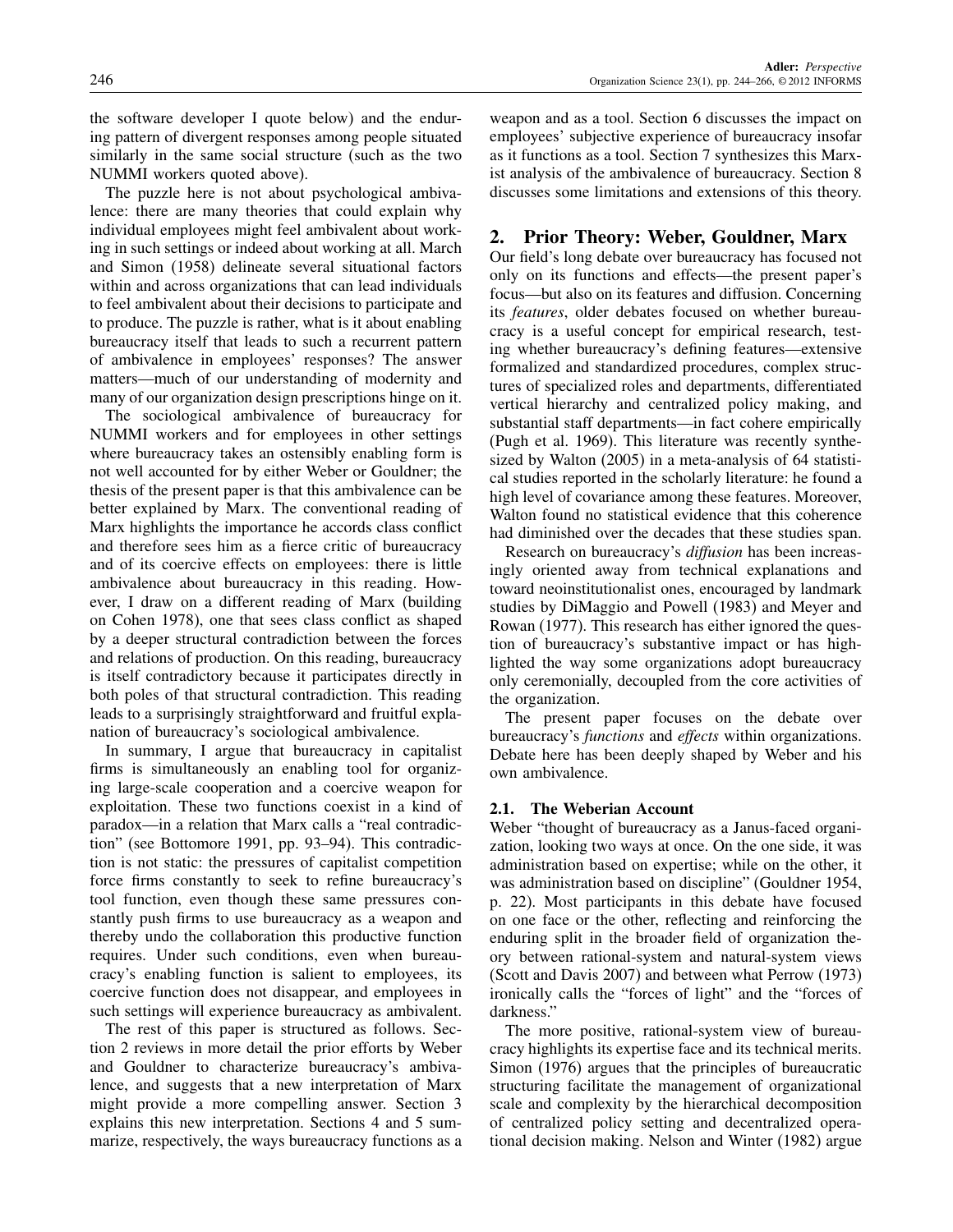that routines—in the form of both formalized procedures and tacit procedural memory—constitute the essence of organizational competence. Kallinikos (2004) portrays bureaucracy as a technology of organizing whose productive power resides in the way its formalized principles render organizational functioning independent of the personal qualities of the incumbents. Du Gay (2000) highlights the benefits for democratic governance afforded by the bureaucratic ethos of disinterestedness.

On the other hand, a strong tradition of naturalsystem research has highlighted the disciplinary face of bureaucracy, pointing to bureaucracy's human costs, not only for external clients/subjects but also for employees within bureaucratically structured organizations. Merton (1940) argued that working in a bureaucracy induced trained incapacity, timidity, and rigidity. Crozier (1964) highlighted the dysfunctional political rivalries between specialized subunits. Where Parsons translated Weber's "Herrschaft" as "authority," others have argued it is better rendered as "domination" (Bendix 1960; Cohen et al. 1975; Weber 1968, Note 31, pp. 61–62; Weiss 1983), and Marxists (e.g., Clawson 1980) join left-Weberians (e.g., Salaman 1979) in arguing that bureaucracy's key function is to buttress the domination by employers over employees. Indeed, for Marxists like Clawson, the bureaucratization of industry served no productive purpose at all: its function was entirely to ensure managerial control for intensified exploitation. Humanist critics (e.g., Bennis 1968) have highlighted the coercive functions of bureaucracy, fearing that formally structured larger-scale organizations inevitably curtail individual autonomy and doom employees to psychological alienation. This fear is further magnified by those who invoke Michel's "iron law of oligarchy" (1966) and by those who see bureaucratic staffs as a means of class domination of clients/subjects (e.g., Mouzelis 1968, Wright 1974).

Those seeking a synthesis of these competing views have taken inspiration from Weber's tragic "iron cage" image and from his argument that humanity is condemned to accept bureaucracy's human costs because modern society cannot do without its technical benefits. Katz and Kahn (1978, p. 222) express this understanding of bureaucracy in terms that still reflect the views of many researchers:

[Bureaucracy] is an instrument of great effectiveness; it offers great economies over unorganized effort; it achieves great unity and compliance. We must face up to its deficiencies, however. These include great waste of human potential for innovation and creativity and great psychological cost to the members.

In this view, bureaucracy appears to employees as a painful trade-off between economic security and wage income on one hand and alienating work content and context on the other. Weber's fears of alienation were driven by a strong commitment to individualism that was informed both by classical liberalism and a certain sympathy with Nietzsche (Schroeter 1985, p. 22ff). More recent natural-system theorists' fears have been shaped by a range of psychological theories that assume a primary need of the individual for autonomy (e.g., Deci 1975, Hackman 1980).

Rational theorists are skeptical of such psychological assumptions. March and Simon (1958), for example, although clinical in their analysis of the risks of structural dysfunctions of bureaucracy, have virtually nothing to say about bureaucracy's alienating psychological effects. The exception is the observation they make in passing that bureaucracy will likely be felt as more constraining in cultures such as the American where an "independence norm" (March and Simon 1958, p. 115) prevails. Even under those conditions, they argue, bureaucracy's poor fit with norms of individual independence can be counterbalanced by loyalties to various collectivities and by individual rewards. For rational-system theorists, bureaucracy may create psychological ambivalence for some people under some conditions, but it creates no sociological ambivalence as such.

### 2.2. From Weber to Gouldner

As indicated above, a dissenting current in organizational research has argued for a more optimistic synthesis, attacking the natural-system assumption that the human effects of bureaucracy need be alienating and stultifying. This more optimistic path, too, has taken inspiration from some brief notes by Weber (1968, pp. 967–968):

According to experience, the relative optimum for the success and maintenance of a rigorous mechanization of the bureaucratic apparatus is offered by an assured salary connected with the opportunity of a career that is not dependent upon mere accident and arbitrariness. Taut discipline and control which at the same time have consideration for the official's sense of honor, and the development of prestige sentiments of the status group as well as the possibility of public criticism also work in the same direction. With all this, the bureaucratic apparatus functions more assuredly than does legal enslavement of functionaries.

Following this path, Bendix (1947) suggests that bureaucracy has appeared in history in both more democratic and more authoritarian forms: the democratic form is characterized by discretion, mutual respect, and loyalty through camaraderie; the authoritarian form is characterized by obedience, fealty, and loyalty through compliance. Gouldner (1954) argues that bureaucracy could take the three different forms mentioned above punishment, representative, and mock. The representative form was distinguished by wide participation in the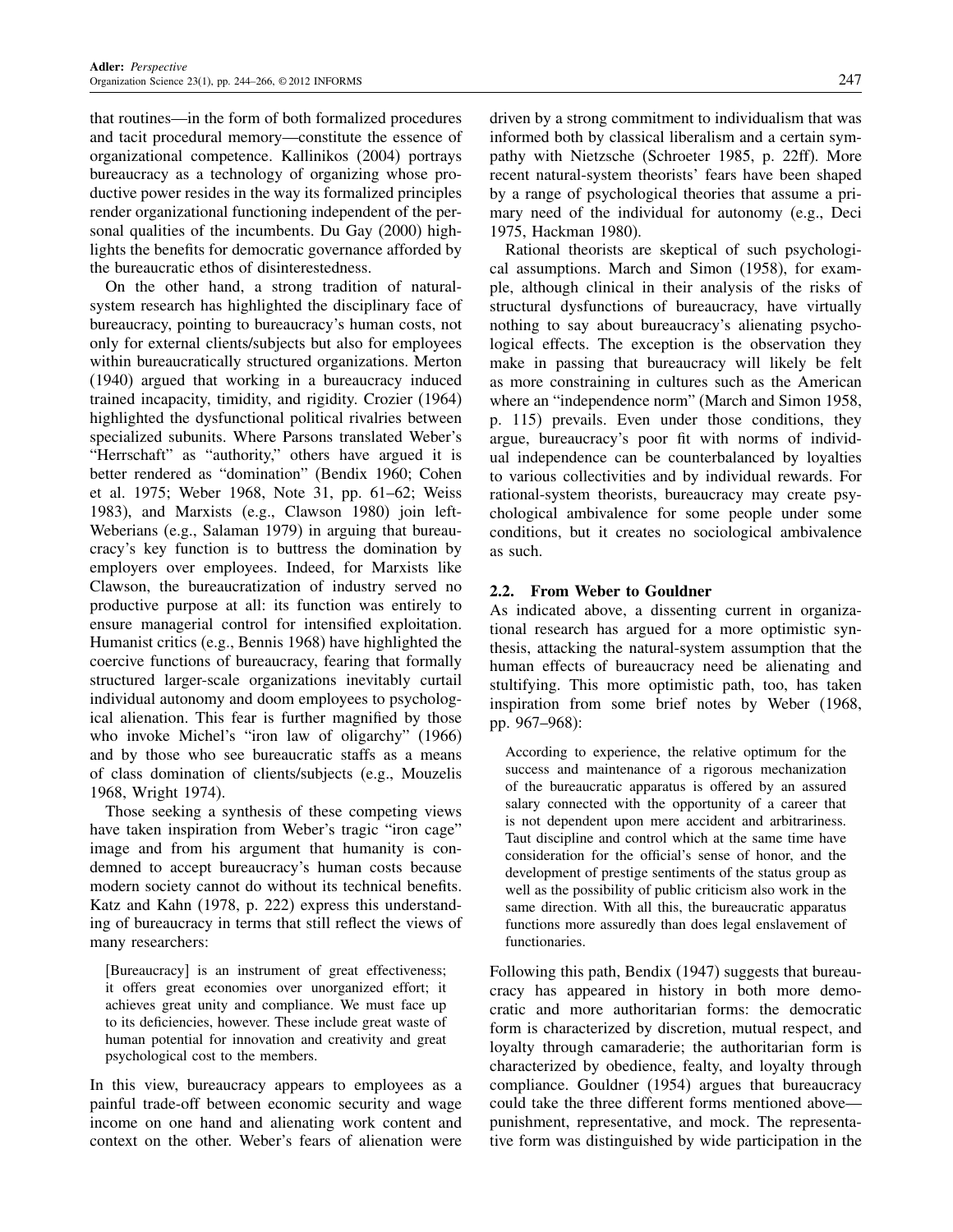design and implementation of rules, and by broad consensus over means and ends. Even if the punishment and mock forms were more common, the representative form offered hope that the alienation so often associated with bureaucracy could be eliminated.<sup>1</sup> Blau (1955) builds on Weber's notes to contrast adaptive and rigid forms of bureaucracy in a similar manner. This more optimistic synthesis laid largely neglected for several decades until Adler and Borys (1996) attempted to revive it, and others followed suit.

#### 2.3. The Theoretical Challenge

Both Weber and Gouldner suggest reasons why bureaucracy might be experienced by employees as ambivalent. For Weber, employees might be willing to trade security and income for work conditions that stifle individual initiative, and this would likely leave them feeling ambivalent. Gouldner shifts the frame by arguing that bureaucratic structures can be experienced more positively when they take a more enabling form, and on Gouldner's account, we would expect that real organizations will typically embody of a mix of enabling, coercive, and ceremonial forms of bureaucracy, and this mix would leave employees ambivalent about the overall phenomenon.

We need not deny the power of these two lines of argument to notice that neither offers a compelling account of the cases cited in the introduction above: here, employees feel ambivalent about bureaucracy even where its enabling quality is salient.<sup>2</sup> Further illustrations can be cited from my study of software developers in a large software services organization operating under the capability maturity model (CMM) (the study is reported in Adler 2006; some interview excerpts below are quoted there). The CMM was inspired by the total quality management model in manufacturing and leads to a similarly rigorous bureaucratic rationalization of the software development process. Like NUMMI, the organization I studied had gone to great lengths to ensure that this process took an enabling character, and indeed some developers embraced this bureaucratization, as suggested by the following interview excerpt:

Developers want above all to deliver a great product, and the process helps us do that. What I've learned coming here is the value of a well-thought-out process, rigorously implemented, and continuously improved. It will really improve the quality of the product. In this business, you've got to be exact, and the process ensures that we are. You have to get out of hacker mode!

On the other hand, some developers felt alienated by this bureaucratization and quit, and some who stayed voiced deep ambivalence:

Programmers like to program. They never like to document. They say: "Why can't I just write the code and if anyone has a problem, let them come and ask me?!" But without process, you're dependent on the people, and people do leave. If you have a good process, then people become like widgets you can stick into it, and everyone knows what their job is. Obviously that's a big advantage for the organization. And people at a management level usually do see the value of it. Managers know that you don't want to be too people dependent, even if it doesn't benefit Joe programmer. But there's some benefit for the individual programmer too: even if I personally don't like documentation, it makes other people that I depend on more reliable. And if you have staff turnover, the ones who stay on see the value of a less people-dependent process. On the other hand, it also brings some fear for job security. It does make my job as a programmer easier to fill.

#### 2.4. Turning Toward Marx

To account for this sociological ambivalence, I propose that we turn to Marx. Although the conventional reading of Marx appears unpromising in this context, I hope to show that an alternative reading offers considerable insight.

Marx (1977) portrays work organization in classstructured societies as responding to two contradictory imperatives: technical efficiency and class exploitation. The conventional reading presents Marx as arguing that, under capitalist conditions, exploitation displaces efficiency as the key factor that structures organizations. In this reading, bureaucracy in capitalist firms is fundamentally a weapon of exploitation. Gordon (1976) proposes a more sophisticated variant of this conventional reading, one inspired by a linear programming metaphor: he interprets Marx as asserting that capitalist firms maximize technical efficiency under the constraint that exploitation be maintained. In neither of these variants does the conventional reading see any real contradiction between these imperatives; instead, one subsumes the other.

In both variants, the conventional reading gives pride of place to Marx's analysis of the essentially conflictual nature of the capitalist employment relation and highlights this conflictuality's ramifications for the structure and functioning of organizations. The essential organizational variable in this reading is work intensity: employers want to increase it, and workers want to reduce it. In this reading, Marxist organization theory joins other conflict-oriented natural-system theories in opposing both rational-system views and consensus-oriented natural-system views of organizations: Marxists, like other conflict theorists, interpret bureaucracy as a social structure of domination whose key function is control and "power over" (e.g., Benson 1977, Braverman 1974, Burawoy 1979, Clawson 1980, Clegg and Dunkerley 1980, Goldman and Van Houten 1977).

This conventional reading of Marx interprets any concern by workers for productivity or any positive appreciations by workers of workplace bureaucracy as the result of "false consciousness"—as evidence that sometimes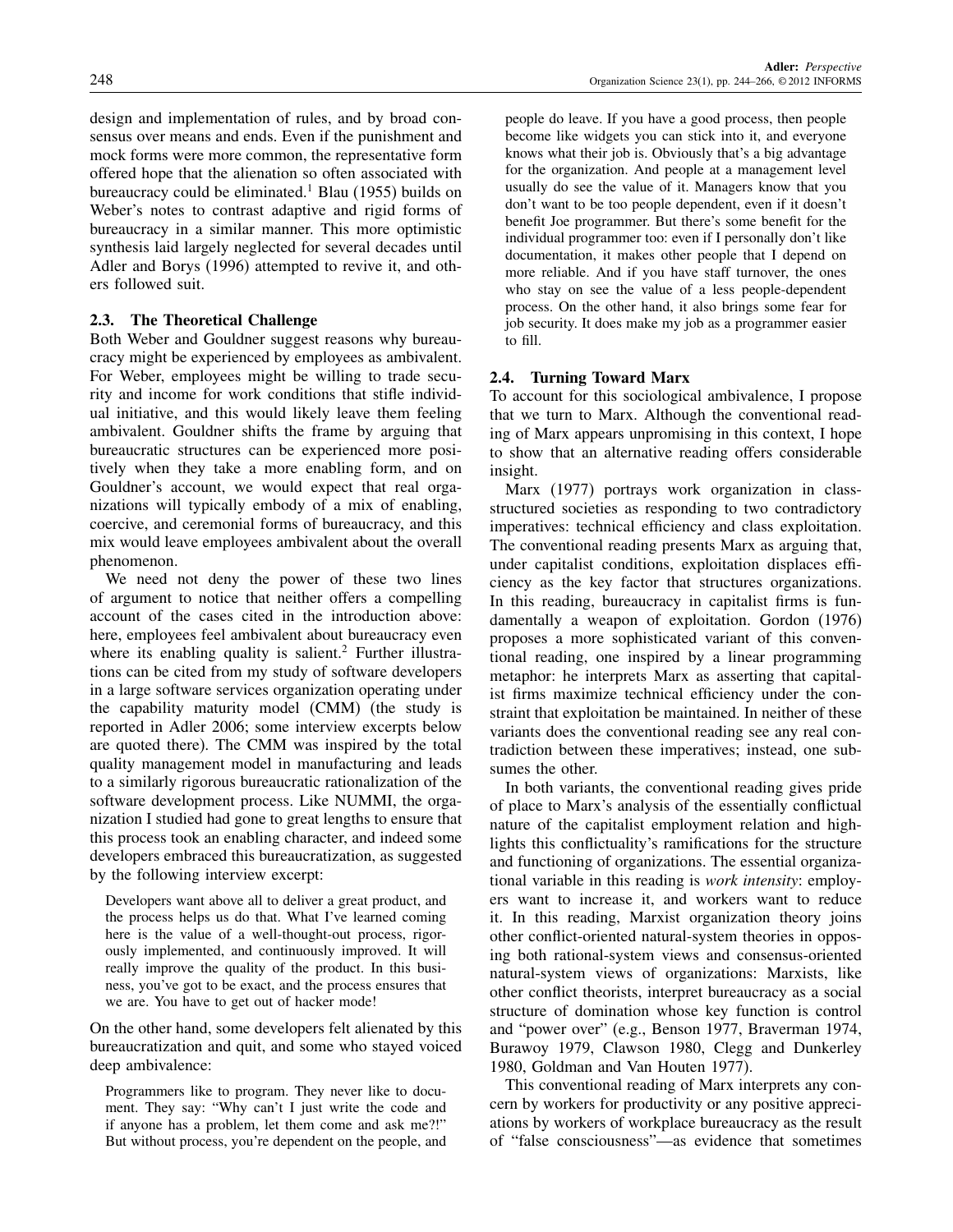workers are duped into internalizing their own exploitation (e.g., Jermier 1985). In Burawoy's (1979) influential account, workers are drawn into playing shop-floor games that, unbeknownst to them, both obscure and secure the capitalist structure of exploitation.

This interpretation, however, seems forced: it does not do justice to the workers' voices quoted above. A priori, it decrees deluded any positive assessment of bureaucracy by workers. I offer an alternative reading of Marx that better honors both sides of workers' ambivalence. This reading sees both these productive and exploitative imperatives at work simultaneously, in a dialectical relation of "real contradiction." Where a logical contradiction is a logical incompatibility among propositions in our minds, a real contradiction is a contradiction in the real, observer-independent world. It is a relation where the two poles simultaneously presuppose and oppose each other (Bottomore 1991, pp. 93–94; Ollman 2003).<sup>3</sup> The conventional reading interprets Marx as arguing that the most fundamental of the real contradictions shaping society is the contradiction between the interests of the basic classes and the resulting class conflict. The alternative reading focuses on Marx's argument that the form and direction of class conflict are themselves shaped by an even more fundamental, structural contradiction between what Marx calls the "forces" and "relations" of production (for a widely acclaimed restatement, see Cohen 1978; Engels 1978b).<sup>4</sup> The conflict reading and the structural reading overlap is some ways but differ radically in others.<sup>5</sup> As I will explain in the following sections, the structural reading leads to a view of the capitalist firm as paradoxical in that management must simultaneously coercively control employees and collaboratively cooperate with them.

In contrast to the conflict reading of Marx, the structural reading acknowledges that workers have an interest in production, and many of them feel that way, even in capitalist firms, as expressed by the first of the two NUMMI workers quoted in the introduction. Indeed, many workers "love the work, hate the job" (Kusnet 2008) (see also the discussion by Bélanger and Thuderoz 2010). This seems to be a rather basic anthropological fact about people at work: they may not want to work at the intensity their supervisors demand, but most people want to feel their day has been somehow productive.

The structural reading thus suggests an interpretation that seems to capture better the ambivalence toward bureaucracy voiced by employees, namely, employees can embrace bureaucracy insofar as they see it serving as a means of productive efficiency (i.e., as an element of the forces of production), they will oppose it insofar at it appears as a means of exploitation (i.e., as an element of the relations of production), and because in capitalist firms bureaucracy typically plays both roles at once, employees will typically be ambivalent toward it even when the enabling function is salient to them.

Tongue in cheek, Adler (2007) calls this kind of structural interpretation "paleo-Marxism" to highlight its kinship with a reading of Marx that was much more common a century ago. In the intervening period, this reading was criticized by neo-Marxists and non-Marxists alike for being corrupted by technological determinism. Like some other social and organizational theories, conflict Marxism refuses to accord technology or, more broadly, the forces of production, any consequential causal role in social phenomena, or historical trends. Goldman and van Houten (1977, p. 110, italics in original) are illustrative: in their reading of Marx, "new forces of production (technology for example) are developed to strengthen existing social relations of production"—no hint here that new forces of production might present a threat to the persistence of those relations of production (see also Burawoy 1979, p. 220, Note 3). Recognizing the huge impact of bureaucracy on work and work organization, this reading folds bureaucracy entirely into the relations of production. Burawoy (1979, p. 120) illustrates this in his treatment of the bureaucratic structure of firms as an "internal state" devoted entirely to "obscuring and securing surplus value through the organization, displacement, and repression of struggles"—no hint here that bureaucracy might be directed simultaneously at productive and exploitative goals, that it might create simultaneously "power over" and "power to." Because of its exclusive focus on class conflict, the conventional reading of Marx has blocked the development of a more compelling account of bureaucracy.

Because the structural reading of Marx's theory of history and capitalist society is relatively new to most readers, the next section recapitulates the account offered by Adler (2007, 2009). The subsequent sections then build on this foundation to draw out this theory's implications for our understanding of bureaucracy and its ambivalence.

# 3. Marxist Foundations

In Marx's theory, the key to understanding work organizations lies in the contradictions embedded in the structure of the broader society within which they are embedded, rather than in human psychology or in the nature of dyadic exchange. In the structural Marxist account, social structure has three layers: first, an infrastructure of "forces of production" composed of society's accumulated technological know-how embodied in the material means of production (tools and materials) and in workers' capabilities; second, an economic structure of "relations of production" that establishes control and de facto property rights over these forces; and third, a "superstructure" of culture, politics, and law. Causality in the overall historical process flows both upward and downward across these layers, but Marx argues for a materialist view in which, over larger aggregates and longer periods, causality flows primarily upward.<sup>6</sup>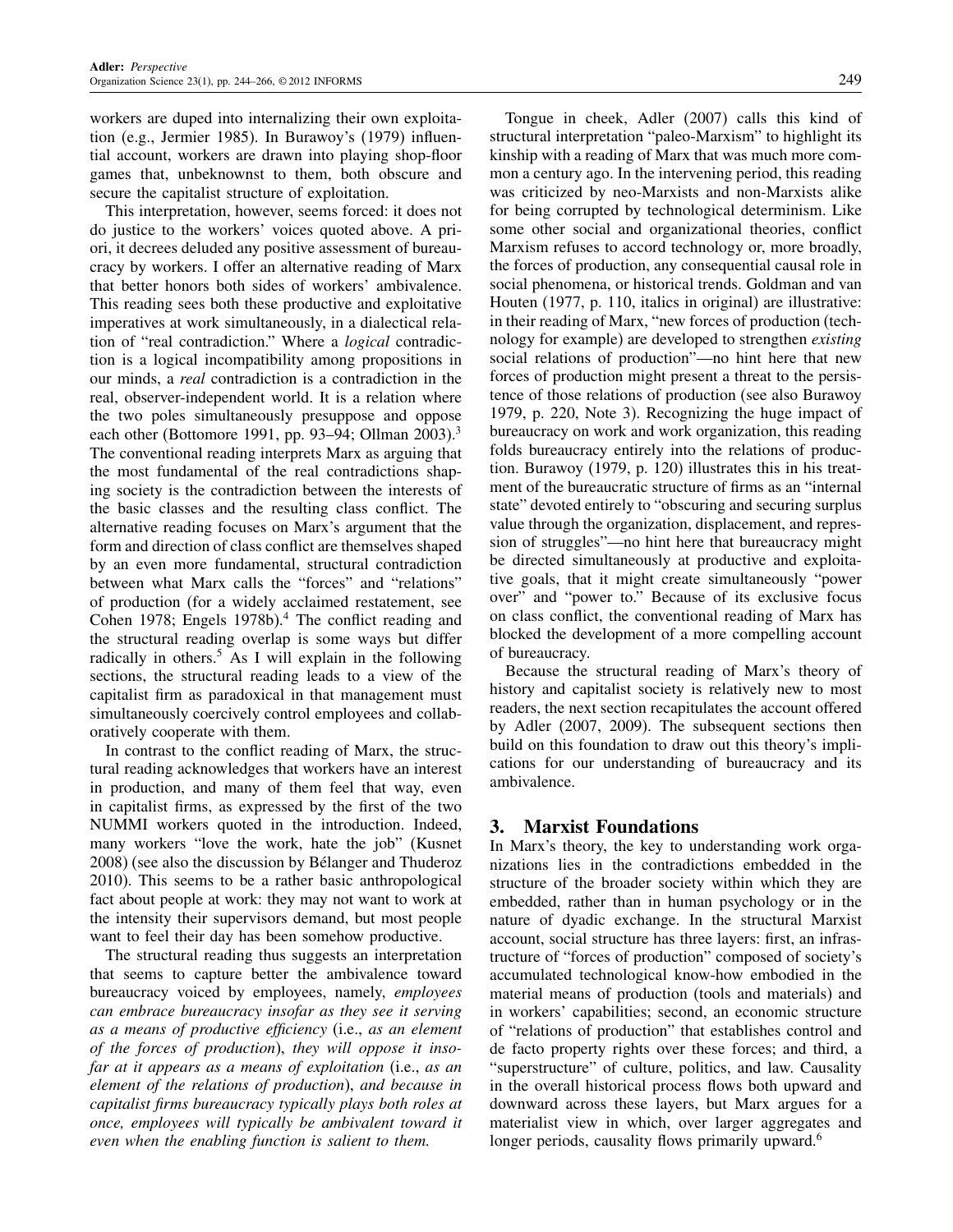This schema has a feature that is particularly interesting in the context of the bureaucracy puzzle: bureaucracy appears in it on all three levels. Bureaucracy is first an element of the forces of production: it figures here as a set of organizing techniques that can help coordinate interdependent activities. Second, it is an element of the relations of production: it figures here as a means of exploitation. And third, it is a superstructural element: a set of values and symbolically legitimated ideas. Thanks to DiMaggio and Powell (1983) and related work in neoinstitutional sociology, we have a rich characterization of bureaucracy at the superstructural level. However, neoinstitutionalism does not give us a theoretical foundation for understanding bureaucracy's ambivalence for employees in the organizational core. For this we need to focus on the first two levels—forces and relations of production.

Before we can develop this theory of bureaucracy, however, we need to explain some of the more general features of Marxist theory as they appear in this structural reading.

#### 3.1. The Capitalist Production Process

On Marx's (1977, p. 163) account, the relations of production characteristic of capitalist societies derive from the nature of the commodity. The commodity is something produced for sale and as such has two contradictory aspects: its use-value (its usefulness to the purchaser) and its exchange-value (its power for the seller to command a determinate amount of money or goods in exchange). (Endnote 3 discusses the real contradiction between these two aspects of the commodity.)

As a system of commodity production, capitalist relations of production have two main features. First, ownership of productive resources is dispersed among firms, which confront each other in market competition as commodity users and commodity producers. Second, alongside those who enjoy ownership of the means of production is a class of nonowners who, lacking access to means of production or consumption, must sell their capacity to work ("labor power") for a wage, as if this capacity were a commodity on the labor market.<sup>7</sup> These two features of the capitalist relations of production come together in the profit imperative—more specifically, in what Marx (1977, Chapter 7) calls the valorization process, where the value of the capital invested in the firm is constantly expanded by extracting more "surplus value." Surplus value is simply the value yield by the labor workers perform over and above that necessary to cover their wages; it can be increased by extending or intensifying the working day (which Marx 1977 calls the "absolute" form of surplus value) and by increasing the productivity of a given expenditure of labor (the "relative" form of surplus value). Marx calls this extraction of surplus-labor "exploitation" not because it deprives the individual worker for the full fruits of her labor—Marx understands that productive investment requires the generation of a surplus—but because workers collectively have control over neither the generation nor utilization of this surplus.

Adler: Perspective

The capitalist production process embodies a contradiction that reflects the two aspects of the commodity form. On the one hand, the production process is a labor process in which use-values in the form of work skills and effort, tools, and materials are combined to create new use-values. On the other hand, and simultaneously, it is the aforementioned valorization process in which these use-values appear in the form of exchange-values—monetary wages, inventory costs, and capital investment—that are combined to create money profit (see Bottomore 1991, pp. 267–270; Marx 1977, Appendix; Thompson 1989). Marx (1977, p. 450) summarizes the real contradiction between the labor process and the valorization process thus:

If capitalist direction [of work] is thus twofold in content, owing to the twofold nature of the process of production which has to be directed—on the one hand a social labor process for the creation of a product, and on the other hand capital's process of valorization—in form it is purely despotic.

The more conventional conflict reading of Marx interprets this passage to mean that the technical imperatives of the "social labor process" are subsumed or displaced by the despotic imperatives of valorization.<sup>8</sup> In contrast, the structural reading recalls that in Marx's discourse, form can contradict *content*, and in this case, the real content of the production process (embodying its own contradiction) is negated and obscured by the despotic form in which it appears.<sup>9</sup>

The content of the production process is a real contradiction in which the two poles both presuppose and oppose each other. On the one hand, valorization pressures drive capitalists to upgrade the technical and collaborative capacity of the labor process. On the other hand, these same pressures simultaneously drive capitalists to intensify their exploitation of employees. The former effect proceeds through a mechanism Marx calls the "socialization" of production; the latter effect "fetters" that socialization process. The following paragraphs discuss first the socialization aspect and then the fettering aspect of this contradiction.

### 3.2. The Socialization of Production

This part of Marx's theory is historical and dialectical. Socialization is a historical process that unfolds on a secular time scale; it is not something easily detected in the shorter time frame of decades let alone years. The dialectical structure of the theory is visible in his account of the successive stages of this historical process. Specifically, the emergence of capitalist relations of production presupposed a certain level of development of the forces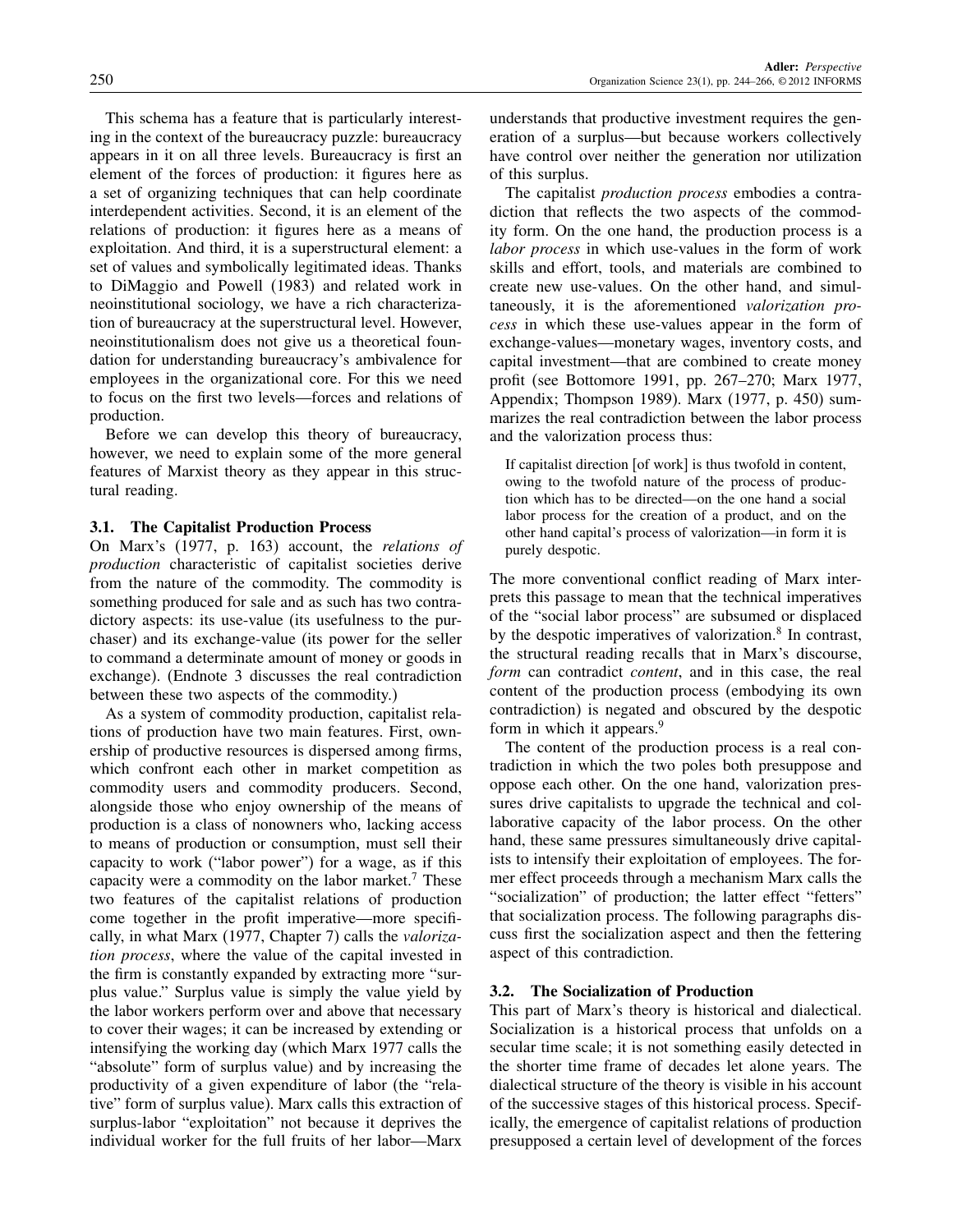of production. Once in place, these relations unleashed market competition, and the resulting valorization pressure greatly accelerated the further development of the productive forces via capital accumulation and innovation. Eventually, Marx predicts, the maintenance of the prevailing relations will come into contradiction with technological progress—fettering rather than encouraging the development of the productive forces—and pressures will therefore mount for the creation of a new social structure, one that is better able to support further progress of society's productivity (the succinct, classic statement can be found in the Preface of Marx 1970).

Marx pinpoints the key mechanism driving this acceleration of technological change under capitalism in what he calls the "socialization" of production. Marx's concept of socialization was unusually expansive. In more recent Marxist writings, as in political science more generally, socialization usually refers to the transfer of ownership from the private to the public sphere, and in psychology, socialization is commonly construed as the process whereby people new to a culture internalize its knowledge, norms, and values. Marx's discussion of socialization (e.g., Marx 1973, p. 705; 1977, p. 1024) suggests that public ownership and psychological internalization are both forms of a more general phenomenon: for Marx, activity is socialized insofar as it comes to embody the capabilities of the larger society rather than only those that emerge from isolated, local contexts. The socialization of production consists of the shift from reliance on forms of knowledge that are tacit and locally generated and disseminated to forms that are explicit, codified, and globally generated and disseminated. Craft and traditional forms of know-how are progressively replaced by science and engineering, and as a result of the public goods aspects of these latter, relatively codified forms of knowledge (their nonexcludability and nonrivalrous use), new production techniques advance and diffuse far more rapidly.

Marx's theory of socialization embraces the transformation of both the "objective" components of the forces of production (nonhuman means of production) and its "subjective" components (human capabilities). This integrative breadth makes Marx's theory a unique resource for understanding the ambivalence of bureaucracy. However, this theory has rarely been used in recent decades.<sup>10</sup> As a result, if we want to use it in studying bureaucracy, we need to recover it through a rereading of the original works (as summarized in the following paragraphs) and then extend it to these new, organizational domains (presented in the subsequent sections).

#### 3.3. Objective Socialization

Valorization pressures stimulate socialization of the objective elements of the forces of production (i.e., the means of production) at both a global and an enterprise level. At the global level, firms' pursuit of profit leads to the emergence of increasingly differentiated, specialized branches of activity that are conjoined in an increasingly interdependent global economy (Engels 1978b, van der Pijl 1998). This represents socialization insofar as any specific producer gains access to an everwider set of increasingly specialized suppliers of materials, equipment, technologies, and techniques. However, this is socialization in an only indirect form, as that access is mediated by market exchange.

At the enterprise level, valorization stimulates socialization in a more direct form—as consciously managed, rather than market-mediated, interdependence (Marx 1977, p. 1024; Engels 1978b, p. 702). Under the profit imperative, successful firms expand in scale and complexity, developing extensive task and role differentiation. Engels (1978b, p. 702) characterizes it in these terms:

Before capitalist production i.e., in the Middle  $Ages...$ the instruments of labor—land, agricultural implements, the workshop, the tool—were the instruments of labor of single individuals, adapted for the use of one worker.... [The bourgeoisie transformed these productive forces] from means of production of the individual into social means of production, workable only by a collectivity of men. The spinning-wheel, the hand-loom, the blacksmith's hammer were replaced by the spinning-machine, the power-loom, the steam-hammer; the individual workshop, by the factory, implying the cooperation of hundreds and thousands of workmen. In like manner, production itself changed from a series of individual into a series of social acts.

As a result, the effective subject of production is no longer the individual worker but the "collective worker" (Gramsci 1971, p. 201; Marx 1977, pp. 464, 468–469, 483, 544, 644, 945). The collective worker is the entire community of more or less specialized workers, as well as technical and managerial staff, cooperating to produce use-values. Firms develop a panoply of management techniques to orchestrate this cooperation (see Marx 1977, Chapter 13). Objective socialization is also evidenced in the firm's conscious application of science and technology developed outside the firm: the collective worker is mobilized in systematic process and product innovation efforts that leverage this pubic, socialized knowledge (Marx 1977, pp. 616–617). The emergence of rationally grounded organizing principles such as bureaucracy is part of the objective socialization process, representing progress toward more productive, more direct planning and management of cooperation in large-scale, interdependent operations.

#### 3.4. Subjective Socialization

On Marx's account, the socialization of the objective (i.e., technological, nonhuman) elements of the forces of production is intimately tied to the socialization of the subjective elements (i.e., workers' capacities). As the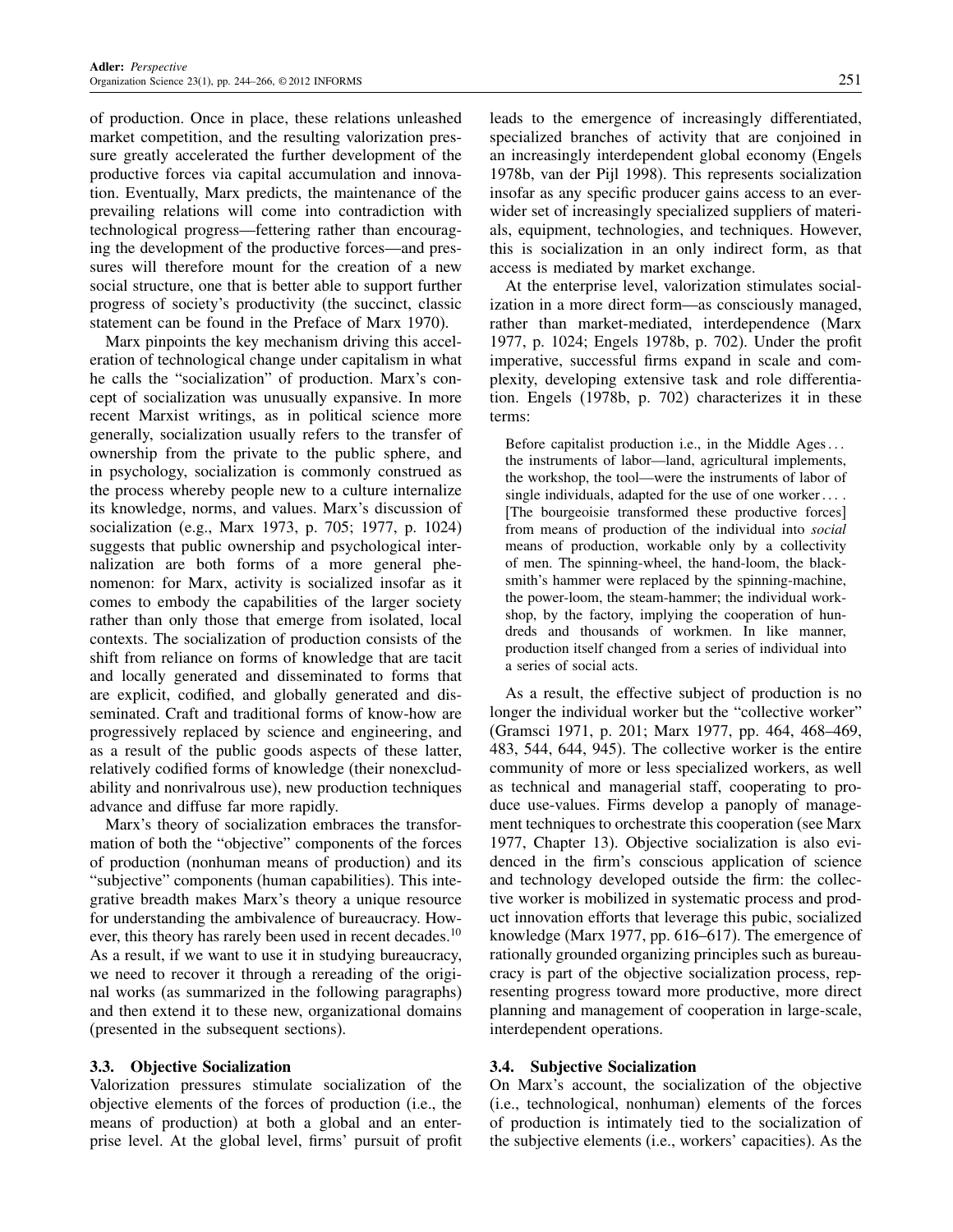objective structure of production is socialized, employees' identities evolve—they are socialized differently as their work experiences lead them to internalize new values and ideas. The objective socialization of the forces of production pulls employees out of what Marx called "rural idiocy" (Marx and Engels 1959, p. 11) and "craft idiocy" (Marx 1955). Marx's use of the term idiocy derives from the Greek idiotes, denoting an asocial individual isolated from the polis (Draper 1978, p. 344ff). The objective socialization process draws workers out of such local isolation: they become interconnected indirectly via market ties as their exchange activity shifts from the purely local to the integrated global economy, and they become interconnected directly as their production activity shifts from small-scale farming and handicraft to large-scale facilities in industrialized farming, manufacturing, and services. The *idiotes* is thereby transformed into a directly "social individual" (Gould 1978; Marx 1973, pp. 704–706)—an individual whose socialized nature is not only an abstract theoretical fact but is also experienced subjectively in higher education levels, in greater access to and mastery of society's accumulated know-how, in greater breadth of social ties, and in participation in the practical activity of a collective worker. I will argue below that this shift pulls employees away from dependent or independent self-construals toward more interdependent ones (adapting the distinction developed by Markus and Kitayama 1991). The interdependent self-construals in turn predispose employees to finding in bureaucracy a useful tool for coordinating their cooperative activity.

#### 3.5. Socialization of Relations of Production

The two previous paragraphs describe how valorization pressures stimulate socialization of the objective and subjective forces of production. This in turn stimulates steps—albeit timid and constrained by the overall dominance of society by the commodity form and by the capitalist class—toward the socialization of capitalist relations of production. According to Marx, this socialization takes two main forms. First, to reprise the political science meaning of socialization, the state takes over a growing mass of "general-interest" tasks—tasks in which the market tends to fail—such as the funding of generalpurpose research and development (R&D), education, infrastructure, unemployment, and health insurance for employees. These steps toward socialization represent the "creeping socialism" that Hayek (1956) denounces. At their most fundamental, these steps reflect the advancing socialization of the forces of production, because their widespread appeal is due to their productivity benefits; this development, however, is mediated by class struggle: the proximate cause of the emergence of these new roles of the state is often massive popular pressure and class struggle.

Second, we also see signs of socialization within the business sector itself, as growing areas of the economy find themselves under increasingly planful, conscious control rather than coordinated only by the blind, ex post mechanism of the competitive market. Specifically, ownership shifts from the individual to the corporate form, corporate ownership is progressively centralized in the hands of fewer capitalists, and these corporations begin to coordinate, sometimes illicitly in cartels, sometimes legally under regulated conditions, and increasingly often in alliances, supply chain partnerships, and industry-wide standard-setting associations. In these ways, capitalist relations of production are partially socialized—even if the ultimate criterion directing firms' decisions is still profits rather than social utility. This tendency to socialization in the relations of production also extends to vertical and horizontal relations within the firm (see the discussion below). These steps toward socialization in the business sector also reflect, at their most fundamental, the advancing socialization of the forces of production, because their profitability is in considerable measure a function of their superior productivity.

These tendencies toward socialization of the relations of production, driven by the advancing forces of production, coexist with equally deep-seated countertendencies that flow from the persistence of the basic matrix of capitalist relations of production. The international competition and periodic crises that are characteristic of the latter can reverse either of the tendencies (and indeed, they have done so in recent decades in several regions of the world). Although the cumulative advance of the forces of production prevails over these countertendencies in the long run (i.e., the secular time frame), the persistence of the basic matrix of capitalist relations can act as a powerful fetter on this progressive evolution.

#### 3.6. Fettering

In their real contradiction with socialization, valorization pressures do not only stimulate socialization but also simultaneously fetter it by blocking and distorting it. Instead of a broadening association of producers progressively mastering their collective future, socialization appears—at least at first—in the form of intensified coercion by quasi-natural laws of the market over firms and intensified control by corporate bureaucracies over employees within firms. Efforts to strengthen and broaden the collective worker within and between firms are stimulated by valorization pressures, but these same valorization pressures often force firms to break their social contract with employees and to break their cooperation with partner firms. Valorization pressures steer much technology development into profitable but socially wasteful ends and away from unprofitable but critical social needs. Capitalist relations of production mean that ideas in the form of science and technology are appropriated as private intellectual property,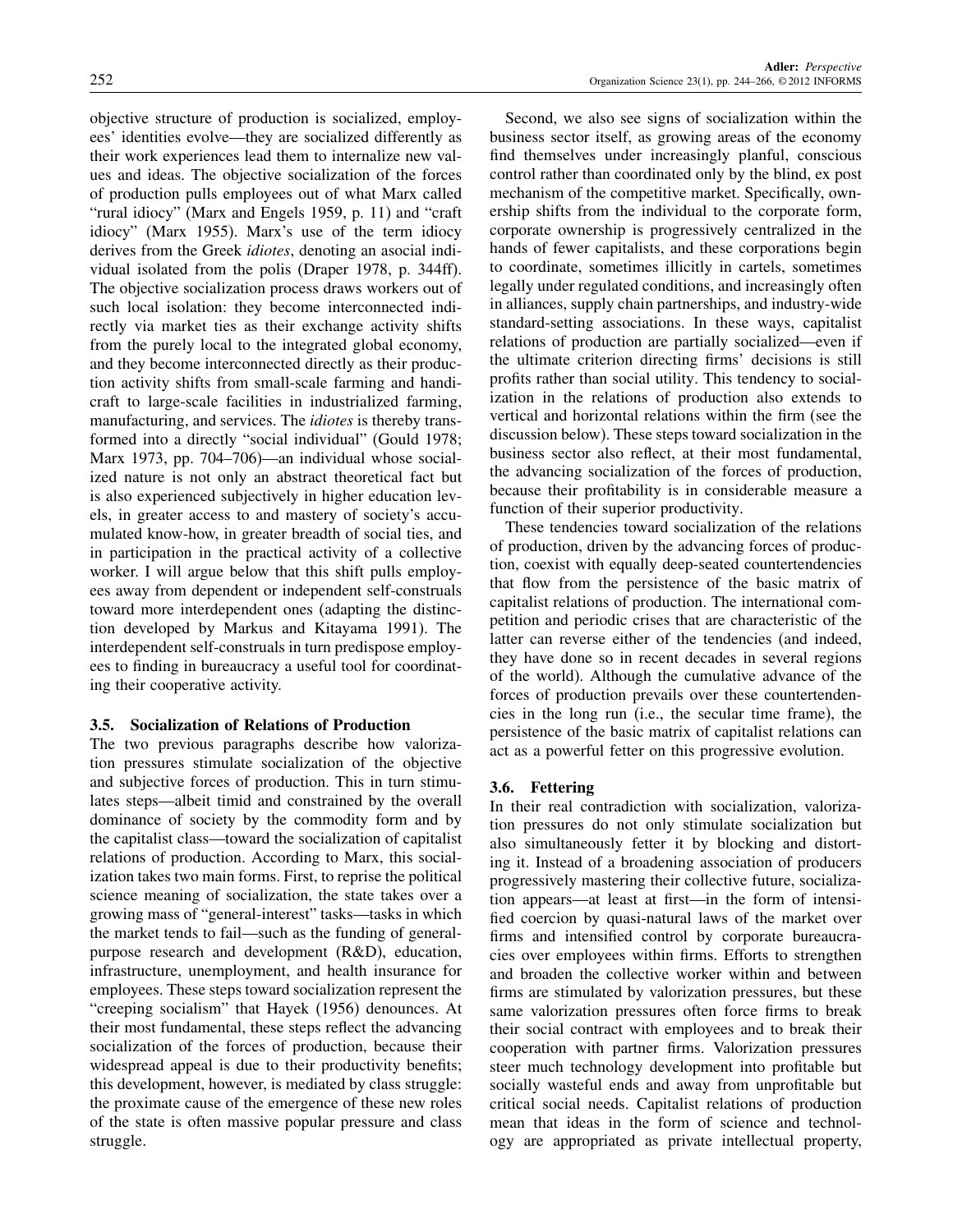when they would be more effectively generated and disseminated under collective, collegial control. The profit imperative in a market economy engenders economic cycles and financial instability, and these destroy resources and disrupt innovation and economic progress. Under valorization pressure, the firm ignores as far it can the social and environmental impact of its operations, and the resulting negative externalities destroy productive resources.<sup>11</sup>

# 4. Bureaucracy as Part of the Relations of Production

This and the following sections extend these ideas about the real contradiction between forces and relations of production to bureaucracy in the individual firm, with the aim of explaining the origins of bureaucracy's ambivalence. Any reading of Marx, conflict or structural, brings to the fore bureaucracy's role as part of the capitalist relations of production, as a means of exploitation. The four key dimensions of bureaucratic structuring—formalization and standardization, hierarchy of authority, specialization, and staff/line relations all contribute to this function and effect. In this critique, Marxism parallels the various "conflict" variants of natural-system theories. "Open-systems" contingency theorists may not share the psychological concerns of these natural-system theorists, but they express a similar skepticism of bureaucracy when it is deployed in nonroutine activities. From a Marxist point of view, these critiques of bureaucracy are underspecified because they are based entirely on a generic, transhistorical understanding of organizations: Marxists argue that our analysis needs to be more sensitive to the qualitatively distinct form of organization associated with capitalist exploitation. From this vantage point, the effects of bureaucracy that mainstream theories criticize as dysfunctions appear instead as reflections of bureaucracy's basic exploitative function. The arguments are well known, so my review can be rapid.

As part of the antagonistic capitalist relations of production, formalization and standardization are means by which management ensures control over recalcitrant and unreliable labor. These features of bureaucracy replace reliance on the worker's tacit knowledge and goodwill, and in doing so they undermine both (Clawson 1980). The resulting impediments to flexibility and innovation are also lamented by many non-Marxist theorists (Benner and Tushman 2003, Mintzberg 1979).

Similarly, the hierarchy of authority characteristic of bureaucracy is a transmission belt for command and control from above (Edwards 1979). Marxists share the concerns of many other theorists that such an authority hierarchy will disempower employees and overwhelm higher levels of management with decision tasks they are ill-equipped to handle (e.g., Kanter 1983).

As part of the capitalist relations of production, specialization is a way of narrowing the range of knowledge that is required of any one employee and thereby reducing labor costs as well as fragmenting the workforce and better controlling employees (Braverman 1974). Here too, Marxists express widely shared concerns that the result is an alienating mutilation of the employee's multifaceted potential (Nord 1974) as well as a proliferation of coordination challenges that become enormously difficult and expensive to resolve (Blau and Meyer 1987, Dougherty 1992).

And finally, under capitalist relations of production, staff functions appropriate working knowledge and put it at the service of valorization by ensuring better control over employees (Braverman 1974). Marxists share with other theorists the concern that staff functions in bureaucracies are too remote from the frontline tasks and that their control therefore stifles the creative efforts of the line organization (Mintzberg 1979).

# 5. Bureaucracy as Part of the Forces of Production

The distinctive contribution of the structural reading of Marx relative to the more conventional conflict reading is to argue that bureaucracy's coercive function coexists with an enabling function: bureaucracy is simultaneously a means of exploitation and a powerful technique for coordinating the cooperative activity of the collective worker. As part of the forces of production, bureaucracy can facilitate productive cooperation, and to the extent it functions in this way, it can be embraced by employees themselves.

This part of the Marxist account anticipates some of the themes prominent in rational-system theories, especially as it has been used in a contingency-theoretic form to understand the organization of relatively routine tasks. From the Marxist point of view, these rational-system accounts of bureaucracy's efficiency need to be deepened because they are often written from the standpoint of bureaucracy's "masters" and executives, and they do not explain why employees themselves would embrace the discipline of bureaucracy. This section discusses the structural features of enabling bureaucracy that might prompt employees' positive response; the following section addresses more specifically the psychological mechanisms involved. I then discuss how the contradictory nature of bureaucracy contributes to ambivalence among employees.

### 5.1. Formalization and Standardization: Sharing Knowledge

As part of the socializing forces of production, formalization and standardization are means of sharing knowledge and collective learning. Marx (1977, pp. 616–617) writes,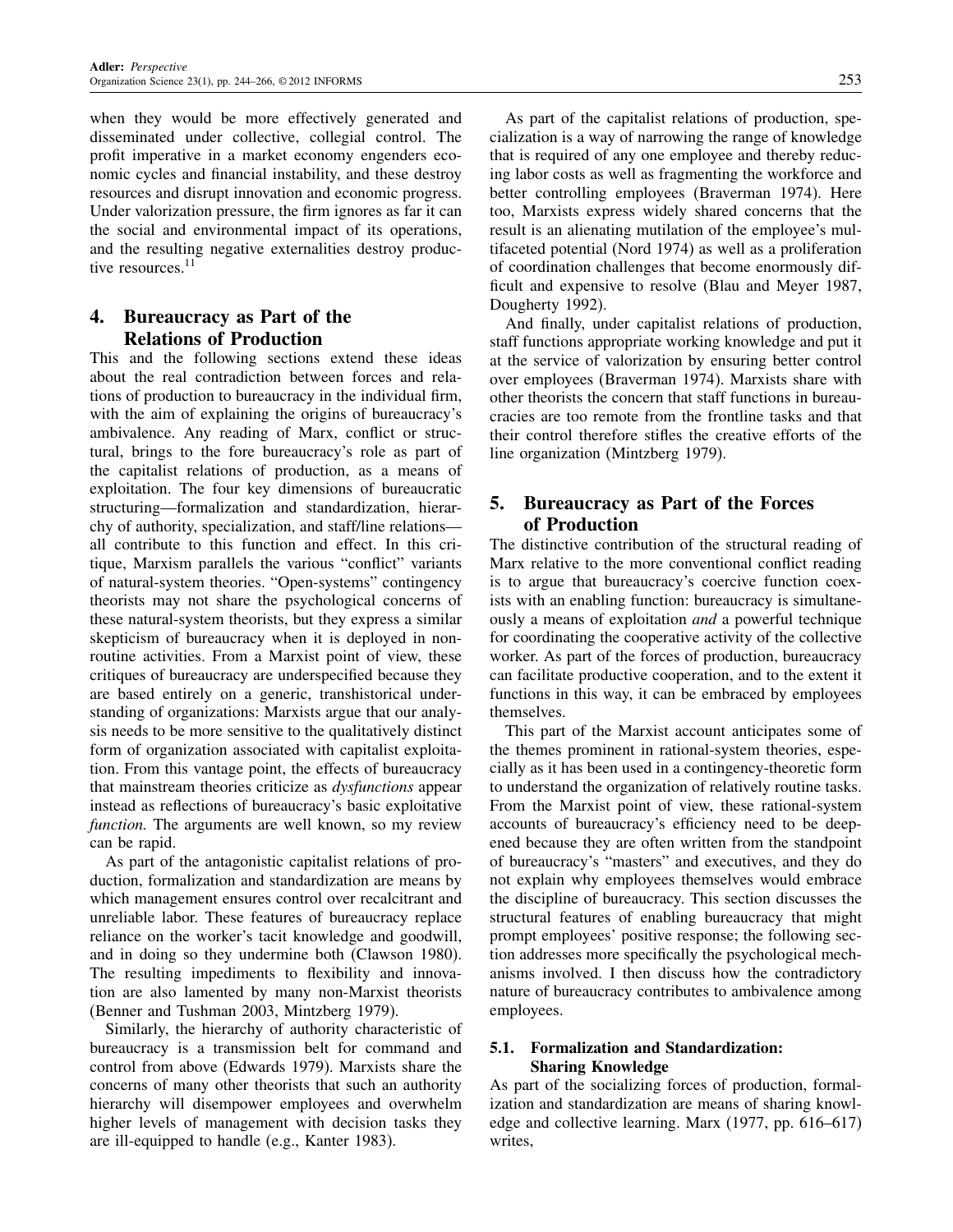Right down to the eighteenth century, the different trades were called "mysteries" (mystères), into whose secrets none but those initiated into their profession and their practical experience could penetrate. Large-scale industry tore aside the veil that concealed from men their own social process of production ... The varied, apparently unconnected and petrified forms of the social production process were now dissolved into conscious and planned applications of natural science.

As organization structure becomes more socialized, work practices are no longer naturally emergent phenomena grounded only in local experience and mysterious to outsiders. Through formalization and standardization, working knowledge becomes social instead of private; craft secrets are replaced by codified and public engineering and science (see also Håkanson 2007). Marx's argument suggests that bureaucratic formalization and standardization facilitate performance by codifying and theorizing best practices—socializing local knowledge to make it more widely accessible and more likely to grow more rapidly—and thereby supporting employees in their production activity (Nonaka and Takeuchi 1995). (Bureaucracy in its standard form is, of course, not the only possible mechanism for this: professionalism is an important variant. Note, however, that professionalism too represents an advance in socialization relative to craft because of its reliance on more formalized and standardized public and scientific knowledge.)

Formalization and standardization support socialization via several mechanisms. First, they create a common vocabulary and thus facilitate communication among employees who may not know each other personally. Second, they make more explicit the collective nature of the labor process by making visible the organizational architecture of that process. Third, they objectify collective memory in shared templates for action, facilitating the diffusion of these templates and thereby facilitating coordinated activity. Fourth, they specify procedures for conflict resolution via bureaucratic escalation, which makes conflict more public and less personal: formalized processes mean that the parochial concerns of subgroups and individuals and the resulting conflicts are drawn into the open, which mean in turn that these concerns become the objects of collective scrutiny and thus less covert. It is not difficult to see why employees might embrace these effects.

The structural Marxist understanding of this dimension of bureaucracy overlaps with the rational-system ideas developed by Nelson and Winter (1982) on the various functions of routines. However, these rational-system theories have not explained how bureaucratic formalization and standardization of routines can avoid becoming weapons of coercion. As Coriat (2000) argues, Nelson and Winter's (1982) conception of routines underplays the conflictuality of the employment relation and therefore understates the resulting precariousness of routines' "truce" function (see also Coriat and Dosi 1998). Without employees' tacit knowledge and goodwill, the implementation of these routines will be brittle—as feared by natural-system theorists. The structural Marxist reading suggests that firms attempt to resolve this tension by progressively socializing the relations of production within the organization—even if valorization pressures constantly fetter those efforts. If and insofar as employees have the power to influence formalization and standardization, if they can participate in defining and refining these procedures and in governing how they are used, then these features of bureaucratic structuring are more likely to serve social, productive ends of use-value creation rather than the private, exploitative ends of their employers who might and often do sacrifice use-value in the drive for exchange-value and profit.

#### 5.2. The Authority Hierarchy: Orchestrating Knowledge

As a component of the forces of production, the hierarchy of authority is a means of collective control for orchestrating large-scale cooperation. Marx (1977, p. 448) writes,

All directly social or communal labor on a large scale requires, to a greater or lesser degree, a directing authority, in order to secure the harmonious co-operation of the activities of individuals, and to perform the general functions that have their origin in the motion of the total productive organism, as distinct from the motion of its separate organs. A single violin player is his own conductor: an orchestra requires a separate one.

On the structural Marxist account, the progressive socialization of this dimension of organization structure does not consist of flattening the hierarchy in the romanticreactionary pursuit of a primordial, undifferentiated unity, but consists instead of ensuring that the authority is endorsed from below rather than imposed unilaterally from above (using the distinction developed by Dornbusch and Scott 1975).

Even with endorsement from below, many naturalsystem theorists are skeptical that bureaucracy can avoid alienation. The key concern here is that Weber's ideal type posits a monocratic structure, which does not allow decentralized decision making or individual initiative. Two considerations respond to this concern, and each can be seen as a step toward the socialization of relations of production within the firm.

First, a monocratic structure does not imply that all decisions are made centrally. As Simon (1976) argues, bureaucracies can decentralize operational decision making while maintaining monocratic control so long as the higher levels define the premises for the decisions made by the lower-level participants. A considerable body of empirical research confirms that bureaucratic organizations do indeed typically decentralize much operational decision making even though ultimate control remains centralized in the higher levels (e.g., Prechel 1994).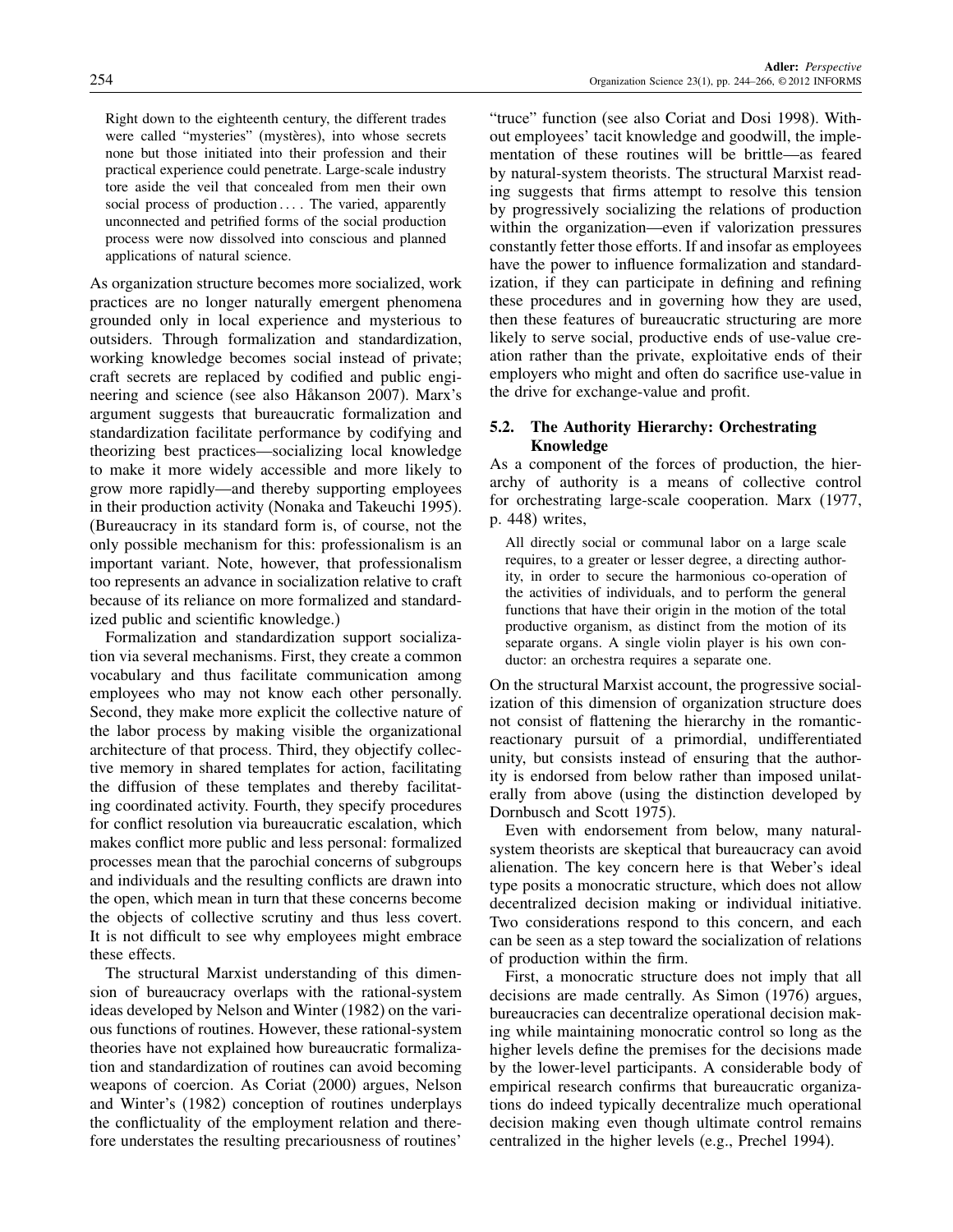Conflict Marxism and natural-system theories are not impressed by this kind of decentralization because it reserves important decisions for the top and allows the rank and file only minor, operational decision making. To this, structural Marxists reply that centralized control too can be experienced as enabling if higher-level policy setting is seen by participants as guided by the collectivity's common, productive purpose rather than by the bosses' private, exploitative purposes and if the rank and file are afforded real opportunities to participate in this centralized policy setting either directly or via representatives.

This structural Marxist argument runs counter to a considerable body of organizational sociology that assumes that centralization and participation are polar opposites (e.g., McCaffrey et al. 1995); however, as these constructs have been operationalized in more sophisticated organizational research, they are not in fact opposites. Centralization is assessed by ascertaining the lowest hierarchical level at which a decision can be made without prior consultation with a superior (Pugh and Hickson 1976). Participation is assessed by ascertaining the lowest hierarchical level at which real influence on the decision is exerted (Hage and Aiken 1970). Thus, centralization is not antithetical to participation: centralization is, rather, the antithesis of local autonomy.<sup>12</sup> This is precisely the argument in Engels's (1978a) discussion of authority and in Lenin's concept of democratic centralism: "democracy in discussion, unity in action" (for a background and bibliography on Lenin's maligned and abused concept, see the Encyclopedia of Marxism entry "Democratic Centralism" at http://www.marxists.org/glossary/frame.htm).

### 5.3. Specialization: Deepening Knowledge

As a mechanism of socialization, specialization is a means of increasing the collective worker's aggregate expertise. Marx (1977, p. 486) writes,

By dissection of handicraft activity into its separate components, by specialization of the instruments of labour, by the formation of specialized workers and by grouping and combining the latter into a single mechanism, the division of labour in manufacture provides the social process of production with a qualitative articulation and a quantitative proportionality. It thereby creates a definite organization of social labour and at the same time develops new, and social, productive powers of labour.

In Marx's argument, specialization can serve as a vector of socialization by allowing the organization to deepen and broaden its expertise base. The specialization of individual employees can have deeply alienating effects (famously denounced by Smith 2003, Book V, as well as by Marx 1977, Chapter 14), but in the socialization process, these effects are reversed—not by a romanticreactionary return to craft task identity, but by progressive increases in the depth of skills and in the participation of workers in the cooperative management of task interdependencies.

Classical organization theory identifies three general types of lateral coordination mechanisms: standards, plans and schedules, and mutual adjustment (Thompson 1967). (To these, Van de Ven and Delbecq 1974 add teamwork, as a higher form of mutual adjustment.) All of these mechanisms—including mutual adjustment and teamwork—can benefit from enabling forms of standardization, formalization, and authority hierarchy: Adler and Heckscher (2006) call such coordination "interdependent process management." The "standardized work" process at NUMMI described in the introduction provides an illustration.

## 5.4. Staff: Distilling and Infusing Knowledge

With the growing scale and complexity of the enterprise, specialization progresses from the shop floor into management functions. New staff groups appear—engineers, accountants, etc. As part of the forces of production, these staff functions are part of the collective worker: they provide specialized expertise to management and ensure collective learning by synthesizing internal and external information on best practices and by infusing these practices across the organization (see, e.g., Engels 1870 for the important contributions of staff functions to the effectiveness of the Prussian military; Marx 1972, p. 179).

The structural Marxist perspective suggests that staff functions can play an important role in the socialization of organization structure by distilling and infusing knowledge. Employees might embrace this division of labor so long as staff/line relations are themselves collaborative. Relations of production must be socialized so that these staffs function in the service of the broader collectivity rather than as mechanisms of class exploitation. There is an extensive practitioner-oriented literature on how this can be ensured; see, for example, Lawler and Boudreau (2009) on the human resources function and Butler et al. (2001) on the configuration management function.

# 6. Subjective Socialization

As I noted above, some of the previous section's discussion of the objective socialization of organization structures reformulates ideas that have already been articulated by rational-system theorists, but these theorists have been largely silent on bureaucracy's ambivalence. Stepping into this breach, natural-system theorists have maintained that bureaucracy of any kind—whether enabling or coercive—is characterized by prescribed procedures and management controls that reduce autonomy, and by a fine-grained vertical and horizontal division of labor that reduces task variety and task integrity. Even an ostensibly enabling form of bureaucracy, natural-system theorists argue, surely undermines employees' intrinsic motivation. As I noted earlier, this skepticism is often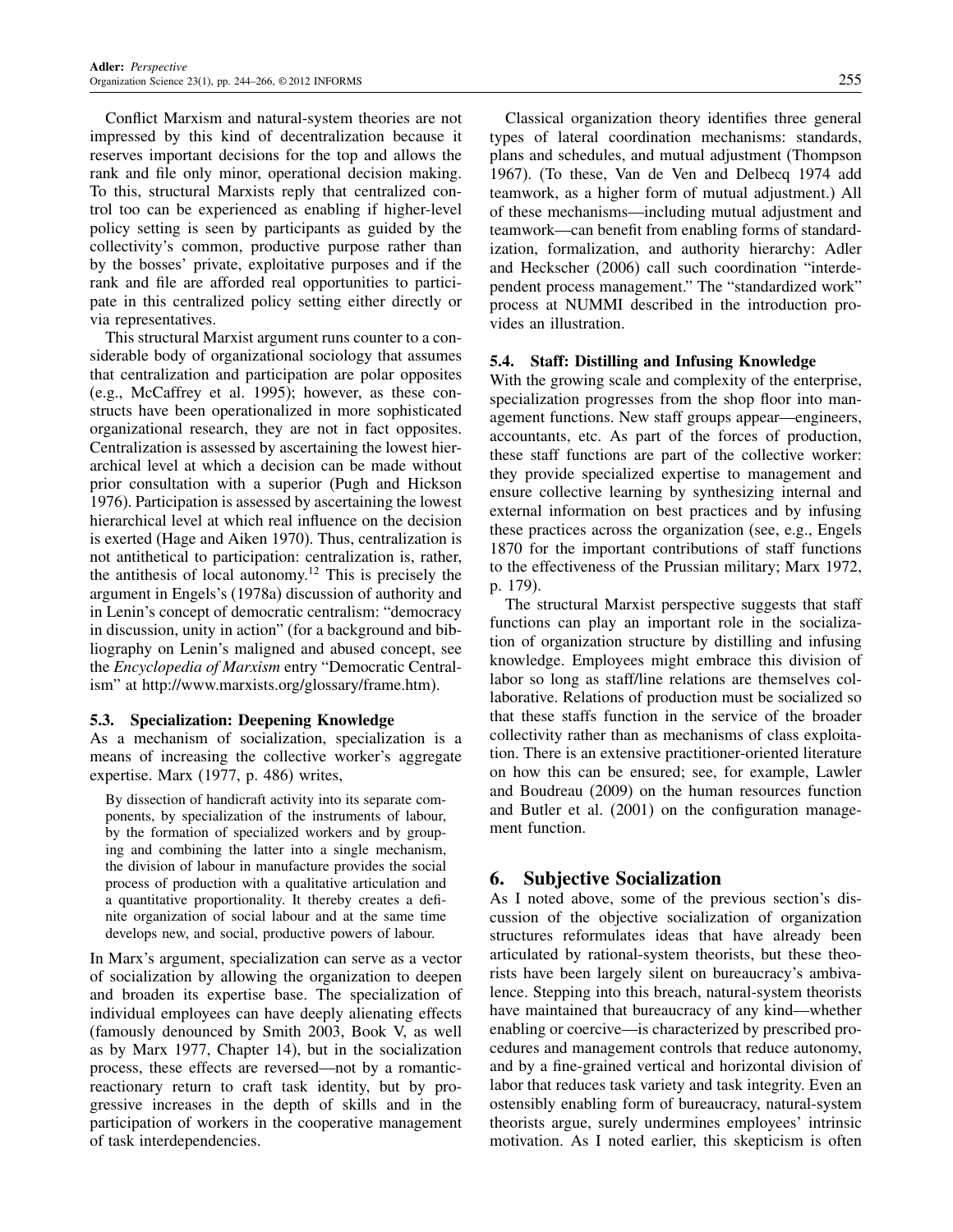based on theories that postulate a universal need for individual self-determination and autonomy (e.g., Deci 1975, Hackman 1980).

Reading Marx in the structural manner brings to the fore an alternative understanding of motivation, and this in turn offers us an alternative understanding of how workers come to embrace bureaucracy's enabling features. The "great civilizing influence" of capitalism (Marx 1973, p. 409) is not only to stimulate enormously the development of the objective components of the forces of production but also to socialize the subjective components—enabling a giant step away from the idiotes and toward the realization of humankind's fundamentally social nature:

When the worker cooperates in a planned way with others, he strips off the fetters of his individuality, and develops the capabilities of his species. (Marx 1977, p. 447)

It is easy to see how such socialized individuals could embrace bureaucracy as a technology for coordinating the efforts of the collective workers of which they are a part.

The conflict reading of Marx has encouraged us to think that Marx imagined that this subjective socialization could only materialize after capitalism's replacement by a superior form of society (a view implicit in, e.g., Cohen 1988b). But the structural version of Marx is more dialectical: here, socialization begins to emerge within advanced capitalism, paving the way for that superior form.

[L]arge-scale industry... makes the recognition of variation of labour and hence fitness of the worker for the maximum number of different kinds of labour into a question of life and death  $\dots$  [T]he partially developed individual, who is merely the bearer of one specialized social function, must be replaced by the totally developed individual, for whom the different social functions are different modes of activity he takes up in turn. One aspect of this process of transformation, which has developed spontaneously from the foundation provided by large-scale industry, is the establishment of technical and agricultural school. Another is the foundation of "écoles d'enseignment professionel [vocational schools]."

#### (Marx 1977, pp. 618–619)

Adler's interviews at NUMMI provide some examples of the subjective socialization of workers' selfunderstanding:

I wish you could talk to the guys' wives about the changes they've seen. I was a typical macho horse's ass when I worked at Fremont. When I got home, I'd get a beer, put my feet up and wait for dinner to be served. I'd figure, "I've done my eight, so just leave me alone. " Now, I'm part of a team at work, and I take that attitude home with me, rather than dump my work frustrations all over my family. I'm much more of a partner around the house. I help wash the dishes and do the shopping and stuff. My job here is to care, and I spend eight hours a day doing that job, so it's kind of natural that I take it home with me. (Adler 1993, pp. 148–149)

#### 6.1. The Social Self

The structural Marxist approach in psychology is echoed in the critique of much non-Marxist social psychology advanced by Fiske et al. (1998, p. 919):

Most contemporary social psychological theorizing begins with an autonomous individual whose relationships are a means to certain asocial ends.... Consequently, social psychological theorizing often reflects a Western concern that the social group will somehow overwhelm or disempower the autonomous, agentic self.

Cultural psychologists have found that in some other (macro) cultures, notably some Asian ones, people's "self-construals" often value interdependence over independence (see Markus and Kitayama 1991; see also Triandis 1995 on allocentric versus idiocentric orientations). Moreover, consistent with Marx's analysis, this research also shows that workplace experience can affect self-construals (Fiske et al. 1998, Triandis and Suh 2002).

The literature on the "social self" has explored variation in self-construals and the process by which this variation is affected by both the broader culture and work experience (Bakhurst and Sypnowich 1995, Burkitt 1991, Taylor 1989, Wertsch et al. 1993). Weaker forms of the social-self thesis have been visible in management research in social identity theory (Tajfel and Turner 1986) and in social information processing theory (Salancik and Pfeffer 1978): here, individuals' psychological machinery is at any given point in time already in place, but their perceptions and therefore behavior are modified by social pressures. The stronger form of the social-self thesis has been less visible but is arguably even more compelling: it proposes that "our very capacities to think and act are themselves socially constituted" (Bakhurst and Sypnowich 1995, p. 5). Vygotsky (1962, 1978), Dewey (1930, 1939), and Elias (2000) all articulate versions of the strong form. In Marx, we find it in the assertion that human nature is nothing but "the ensemble of the social relations" (Marx 2002).

Objectively viewed, the self is always social, always the result of a (ongoing, not only childhood) socialization process. It is just as much the result of socialization when it results in the dependent self-construals common in precapitalist society or in the independent self-construals presupposed in individualistic psychological theories. Historically, the prevalence of individualism reflects (a) capitalism's destruction of precapitalist bonds of collectivistic gemeinschaft community, and (b) a level of technology where each person works relatively independently of others. With further socialization of the forces of production, the scale, complexity, and interdependence of production increase, and as a result, self-construals mutate and tend toward an interdependent form too. The social character of the self becomes more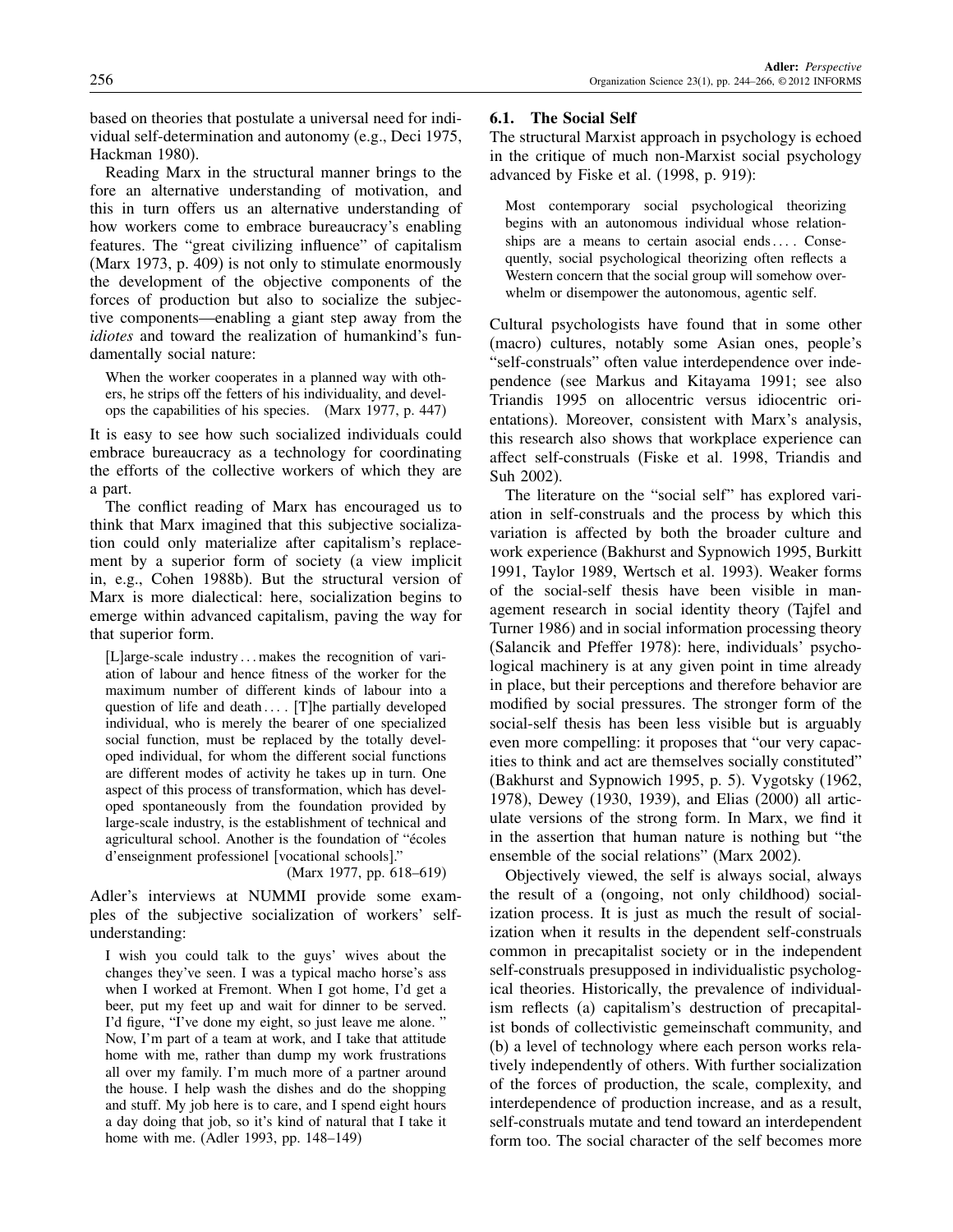salient: the social self is no longer merely an abstract, theoretical proposition but becomes concrete in the form of the collective worker and in internalized interdependent self-construals. What matters to employees' selfesteem and identity is now not so much their individual efficacy as their collective efficacy (Bandura 1997, Gibson 1999). The self is socialized—as it always had been—but now this socialization is not merely a remote antecedent but becomes a lived reality.

As suggested by the paragraph above, a Marxist analysis points to the need to go beyond the common contrast of individualism and collectivism. The objective socialization of capitalist industry drives a new subjective socialization, engendering values and self-construals that tend dialectically, over the longer time frame, to transcend the individualism/collectivism opposition. As a result, individualism and collectivism become orthogonal rather than polar constructs, and new, more directly socialized subjects score high on both. Empirical research finds that this combination is not all that uncommon (Oyserman et al. 2002). Such a self-construal provides a less conformist form of other-directedness (Livingston 2000)—a "low-power-distance" form of collectivism (Triandis and Gelfand 1998, Triandis and Suh 2002), a form of caring rather than submission, and a self-construal that is properly interdependent rather than independent from or dependent on the collectivity.

Marx's concept of subjective socialization offers a powerful lens for understanding the psychology of the individual functioning as part of the collective worker in a bureaucratized organization structure. However, the conventional conflict reading of Marx has overlooked this aspect of Marx's argument. Instead of the emergence of the interdependent social individual, conflict Marxists see a trend toward deskilling and degradation, the destruction of traditional forms of collectivism, and a growing polarization between a small number of experts and the masses of deskilled, alienated, individualistic workers (Braverman 1974). The conventional interpretation of Marx is thus consonant with a broad range of commentators who argue that capitalist development "corrodes" character and undermines traditional solidarities (Sennett 1998), and with much natural-system theory, which celebrates individual autonomy and sees organizational controls as intrinsically alienating.

# 7. The Sociological Ambivalence of Bureaucracy According to Marx

The thrust of the previous sections has been to show that bureaucracy functions on both poles of the contradiction between the labor process and the valorization process, both facilitating collaboration and enforcing exploitation. Given the real contradiction embodied in bureaucracy, the result will be that even when the enabling function of bureaucracy is salient to employees, bureaucracy will experienced simultaneously as alienating. This is the sociological ambivalence this paper aims to explain.

To elaborate, on the one hand, valorization pressures drive a socialization of production, which draws workers into mutual interdependence, and it prompts steps toward the socialization of the relations of production within the firm. These steps are embodied in shifts from the autocratic form of authority characteristic of the capitalist employment relation toward a more democratic form. Under these new conditions, employees' selfunderstandings become more interdependent, and they are inclined to embrace bureaucracy as a tool for coordinating their cooperative endeavor. This socialization of the labor process encourages a deeper, more personal engagement with work and an attitude of greater professional responsibility and organizational commitment. The structural reading of Marx leads to the conclusion that the progressive socialization of the forces of production tends over time to socialize also the relations of production not only at the societal level but also within the firm, by creating forms of cooperation that prefigure a postcapitalist, socialist free association of producers. Socialism, Marx says, emerges first within capitalism: "New, higher relations of production never appear before the material conditions of their existence have matured in the womb of the old society itself" (Marx 1970, Preface); and "if we did not find concealed in society as it is the material conditions of production and the corresponding relations of exchange prerequisite for a classless society, then all attempts to explode it would be quixotic" (Marx 1973, p. 159).

On the other hand, valorization pressures simultaneously fetter the socialization trend, constantly undoing these steps toward collaboration, rendering bureaucracy's enabling function less salient and its coercive function more salient, provoking subjective alienation. Socialized organizational structures—large-scale bureaucratic organizations—are developed under management direction and are guided by profit-maximization imperatives; they therefore typically appear to workers as an alien constraint rather than as a means by which they master their collaborative efforts. Moreover, bureaucracy often serves as a weapon directed against workers, because managers use the machinery of bureaucracy to intensify exploitation and to orchestrate layoffs to maintain competitiveness, and use it to deprive employees of voice in organizational governance to allow owners to assert unilaterally their prerogatives. These are the structural conditions inherent in capitalist relations of production that lead Marx, in the excerpt quoted above, to say of the capitalist direction of work that it is "twofold in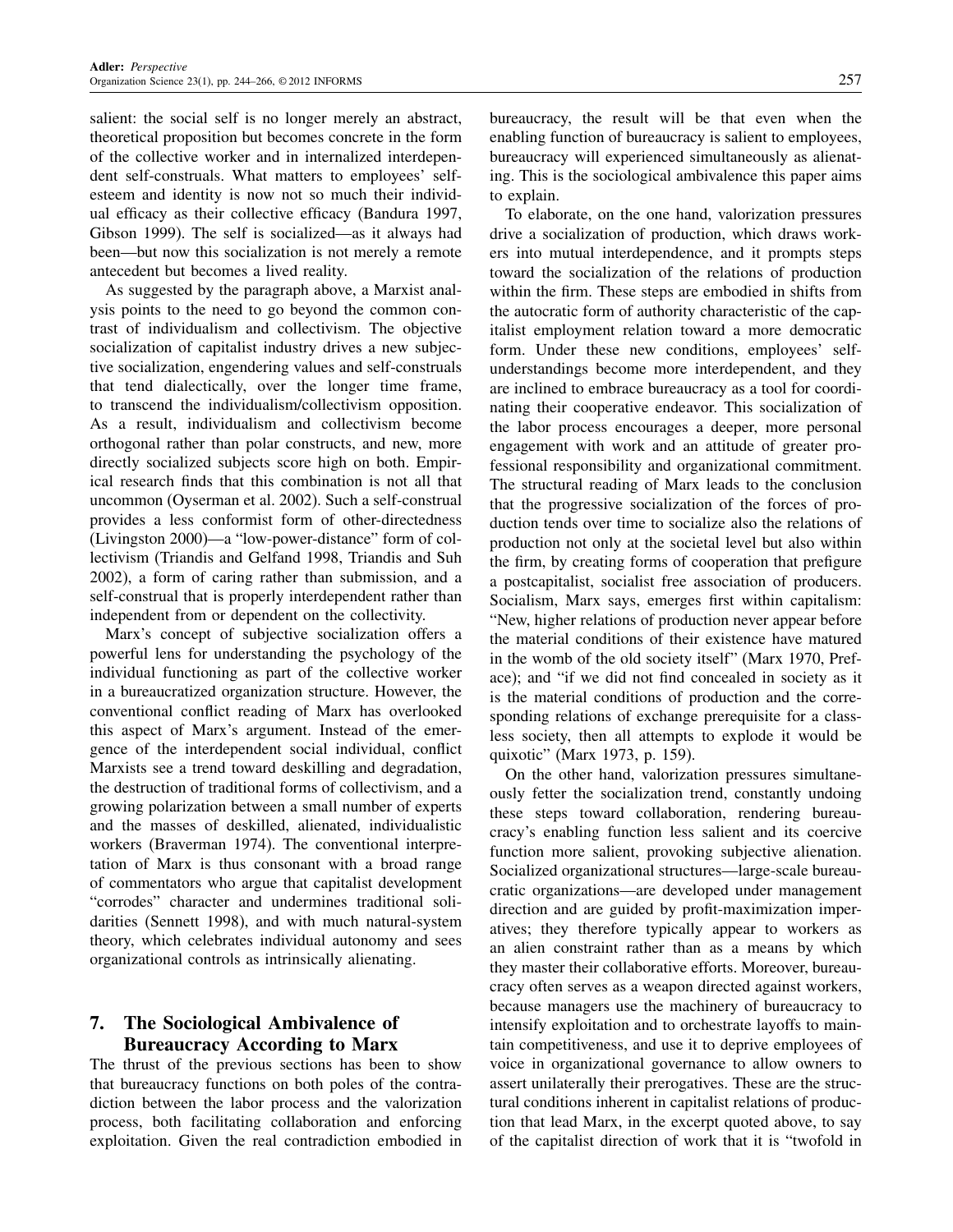content" but "in form it is purely despotic" (Marx 1977, p. 450), and in another passage to write,

This entire development of the productive forces of socialized labour (in contrast to the more or less isolated labour of individuals), and together with it the use of science (the general product of social development), in the immediate process of production, takes the form of the productive power of capital. It does not appear as the productive power of labour.... [T]he social character of his labour confronts the worker as something not merely alien, but hostile and antagonistic, when it appears before him objectified and personified as capital.

(Marx 1977, pp. 1024–1025, italics in original)

Society's broader structure of capitalist relations of production ensures the reproduction of the coercive face of bureaucracy via two main, interrelated causal pathways. First, the pursuit of exchange-value and economic profit is in constant tension with the pursuit of usevalue and technical performance. Although firms cannot hope to sustain profits if their products represent no usevalue, valorization pressures push the firm to cut costs even when doing so jeopardizes its products' quality and performance attributes. Bureaucratic structures are often mobilized in this use-value-destroying process. The market logic of production for profit is thus in recurrent conflict with a logic based on production for use. Employees experience such a conflict as demoralizing and alienating.

Second, the foundation of capitalist relations of production in the exploitation of labor threatens constantly to undermine the cooperation required for the effective functioning of the collective worker. The valorization imperative, embodied in the pressure of competition on labor, product, and capital market, imposes a harsh discipline on firms, forcing them to lay off employees when the firm is not expanding the value of invested capital quickly enough. Such layoffs are effected through the coercive deployment of bureaucratically centralized power, they disrupt working collaborations, and they destroy the fabric of trust between vertical layers of the collective worker.<sup>13</sup>

Valorization pressures, in sum, simultaneously (a) stimulate the emergence of the collective worker, drive the development of bureaucracy as a tool for coordinating this collective worker, catalyze a shift to more interdependent self-construals, and encourage workers to embrace bureaucracy; and (b) break the collective worker into antagonistic classes and categories, and encourage workers to retreat to either a more defensive and antagonistic collectivism or to an alienated individualism and to reject bureaucracy. Whence bureaucracy's sociological ambivalence.

### 8. Discussion and Conclusion

My rereading of Marx has suggested a new understanding of bureaucracy's sociological ambivalence. The following paragraphs first register some limitations of my argument and second identify some implications and avenues for future research.

#### 8.1. Limitations

This paper was motivated by the recurrent finding that employees feel ambivalent about bureaucracy even when the enabling function is salient. My analysis of this puzzle is limited by my focus on just one set of antecedents. First, I focus on sociological rather than psychological sources of ambivalence. Although sociological ambivalence predicts an overall average level of psychological ambivalence, I have not addressed the multiple elements of individual psychology that might account for variance around that mean. Moreover, because of individual differences (dispositional or situational), some people simply do not accommodate themselves to work in a bureaucratic organization, no matter how enabling. And second, I focus on the class dimension of this sociological ambivalence, and in doing so I leave aside numerous other situational determinants that warrant exploration: feminists have pointed to the differential significance of bureaucracy for men and women (e.g., Acker 1990), cross-cultural studies have pointed to the different meaning of bureaucracy in different cultures (e.g., Hamilton and Biggart 1988, Hofstede 1980), bureaucracies embody not only class but also status differentials, and status competition engenders its own ambivalences (e.g., Blau 1954).

This paper has restricted its focus to bureaucracy under capitalist conditions. Within this boundary, I have suggested that the pessimism concerning bureaucracy expressed by Weber and natural-system theorists is misconceived: this pessimism is based on individualistic presuppositions that value autonomy over interdependence; it assumes that interdependence must degenerate into dependence, it naturalizes exploitation, and it thus makes alienation an inevitable concomitant of any form of large-scale production. My argument does not imply, however, that a higher form of society, a postcapitalist society, would not need to contend with human problems created by bureaucratic forms of organization; my argument does imply that these problems would be posed differently and would need to be addressed in different ways. I leave that discussion for another paper.

#### 8.2. Implications for Future Research

Notwithstanding these limitations, this structural Marxist view suggests several avenues for future research. First, the concept of socialization suggests several areas of research.

To start with the subjective aspects, the socialization thesis leads to strong predictions concerning the self-construals of employees in different kinds of work settings. So far, empirical research on self-construals has not addressed the workplace, but if indeed objective socialization drives subjective socialization, interdependent self-construals should be more common in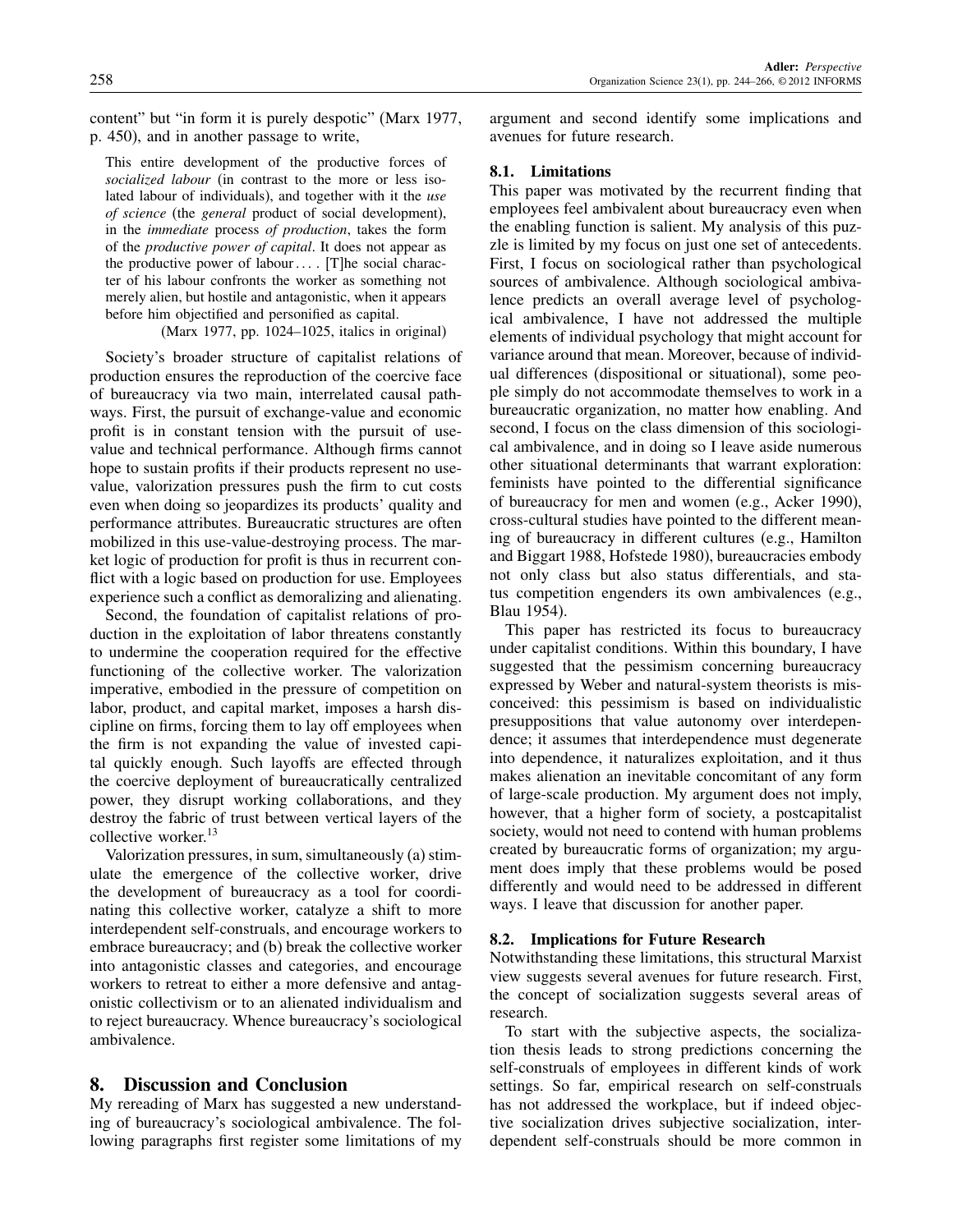workplaces where enabling bureaucracy has been further developed. Second, in such settings, workers' values should more often reflect a low-power-distance form of collectivism, and if that is the case, workers should be less likely to blindly defer to management authority, whether that authority is autocratic or paternalistic in form. Third, such dispositions should have political effects beyond the workplace; empirical research on this hypothesis has barely begun (Schlozman et al. 2009, Schur 2003, Sobel 1993, Torbet 1973), but the work of Kohn et al. (1990) traces a path this research could follow.

Turning to the objective dimensions of socialization, these suggest an alternative interpretation of current mutations in the industrial structure. Many observers have expressed concern over "outsourcing," the resulting fragmentation of traditional workforce solidarities, and the possible erosion of traditional sources of corporate competitive advantage. Conflict Marxists and many other critics see outsourcing as a way for firms to cut costs by shifting responsibility for some of the focal firm's low-value-added tasks and maintaining only a highvalue-added core. In contrast, the socialization hypothesis suggests that we might also see outsourcing as a process by which the social division of labor is progressively complexified and enriched. The structural Marxist hypothesis here is that these outsourced services are the germs of whole new specialized industries, which will develop their own trajectories of technical innovation rather than remaining mere appendages to their clients.

The socialization lens also puts in a different light the debate over the growth of our largest firms, such as Walmart (for example, see Fishman 2006, Lichtenstein 2006). The structural Marxist perspective highlights the considerable advance in productivity created when Walmart displaces a large number of smaller retailers, allowing it to orchestrate directly, through its internal bureaucracy, a hugely expanded collective worker and to assert more planful, IT-enabled hierarchical control over its globalized supply chain. That productivity is reflected in lower prices that benefit working people's living standards. Clearly, this bureaucracy is often experienced as coercive by employees and suppliers; but the prospects for improving the condition of these employees and supplier firms (and for improving other outcomes, such as environmental sustainability) are greater now that they are under the control of a single employer than when their control was dispersed across the thousands of small firms that Walmart displaced. On this view, if neither unions nor government regulators have yet seized effectively on these opportunities, this speaks to the current weakness of these actors, not, as many have argued, to the intrinsically socially regressive significance of Walmart's ascendency. The policy implications of the structural Marxist view would be to socialize Walmart further—if not to nationalize it, then to force

it to better serve society's needs through regulation and union organization—not to abolish it and return to dispersed small-scale operations (see, most notably, Marx 1977, p. 635, on the progressive import of the "conversion of numerous isolated small industries into a few combined industries carried out on a large scale").

Second, going beyond the socialization concept itself, the structural Marxist account provides a promising starting point for understanding the roadblocks encountered by organizations attempting to bureaucratize effectively. On this reading of Marx's theory, we should expect that firms under valorization pressure will continually seek ways to organize the collective worker more effectively; at the same time, however, they will be continually tempted to use organization structures as a coercive weapon even though this risks undermining the collective worker's effectiveness. As a result of this constellation of contradictory forces, we should expect socialization to progress, but only in a halting and uneven manner. This seems to be consistent with the literature showing that the diffusion of many "high-performance work practices" has been remarkably limited, as has been the diffusion of other organizational forms that socialize the firm-level relations of production, and that such reforms are often undone over time, in a "two steps forward, one step back" trajectory (e.g., Osterman 2000). Adler (2003) suggests a researchable hypothesis in this spirit. Whereas several researchers have identified a pattern of alternating rhetorics of commitment and control over the past century (Abrahamson 1997, Barley and Kunda 1992, Guillén 1994), the socialization thesis suggests that there should be an underlying trend line at work here, both deepening commitment across the successive commitment phases and expanding control (first within the firm, then beyond it) across the successive control phases. Such a perspective may help reconcile the long-running divide between the enthusiasts who are ever ready to trumpet new trends in management and the skeptics (see Alvesson and Thompson 2006, Eccles et al. 1992) who argue that there is nothing much new under the sun when it comes to management.

The structural Marxist account also suggests a path for research on variations across firms in whether bureaucracy's enabling function is salient to employees. The structural Marxist account predicts that this will be more likely where bureaucracy is seen by employees as contributing more to use-value production and where employees feel they are sharing more in the fruits of this productive effort. This will be more likely in firms where employees have considerable power (unlike employees at Walmart) (Wright 2000 makes a similar argument). We should therefore expect to find employees more cognizant of bureaucracy's enabling function where employees are organized into unions; where the nature of their tasks makes employees' goodwill more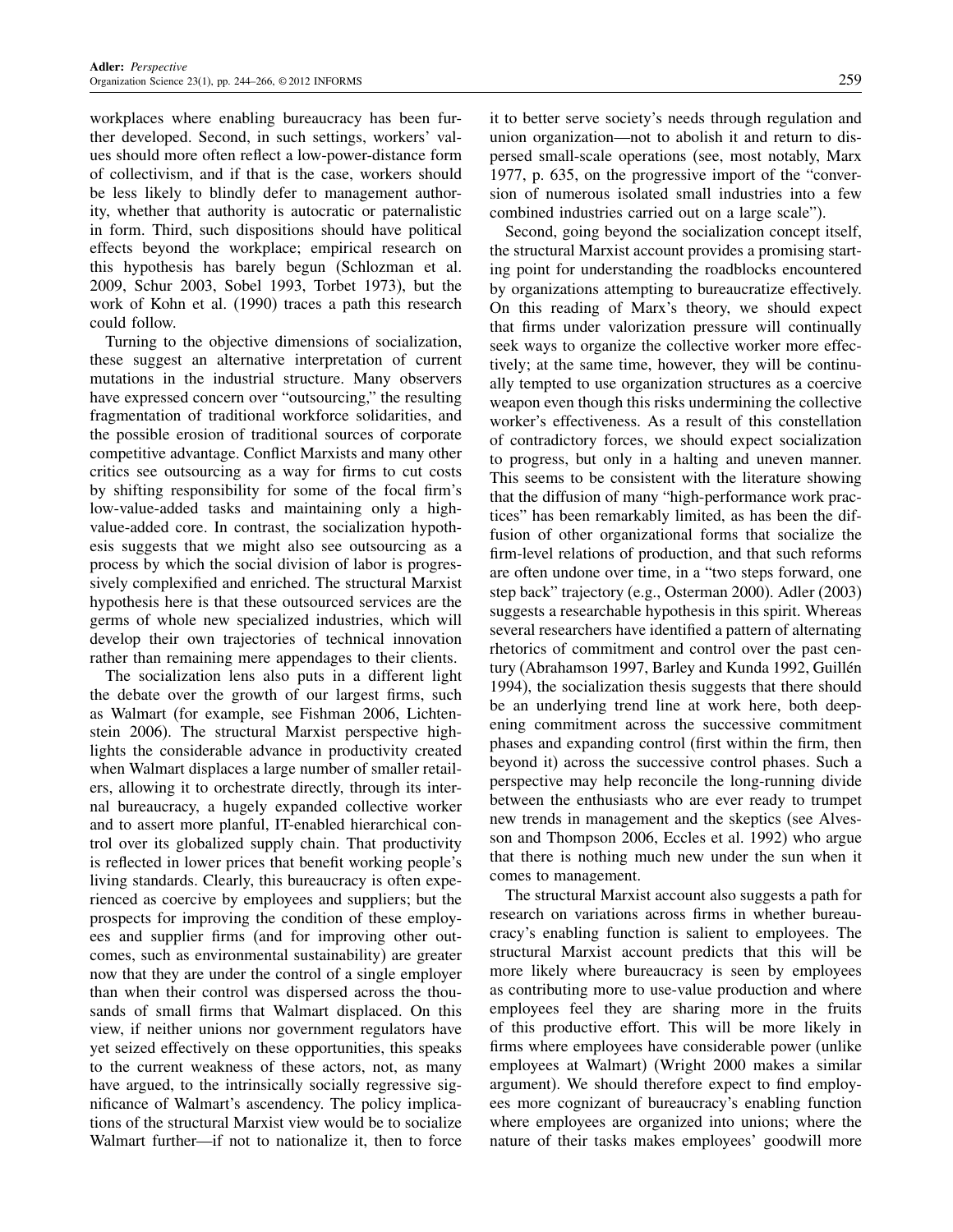critical to business success, such as in more professionalized occupations and in professional service firms; and where government policy and supporting institutions the prevailing "variety of capitalism" (Hall and Soskice 2001)—encourage employee and union voice. However, so long as firms are embedded in a fundamentally capitalist socioeconomic structure, these antecedent conditions and the appreciation by workers of bureaucracy's enabling function are precarious accomplishments, likely to be at least partly obliterated with the next serious economic crisis (Ramsay 1977). In firms lacking these antecedent conditions, bureaucracy will appear in a more coercive form, and workers will not be ambivalent so much as hostile or alienated.

Finally, this structural Marxist perspective suggests some avenues for research on changes in the nature of bureaucracy over time. Organizational scholarship has treated bureaucracy as if it were a largely fixed organizational form discerned by Weber and unchanged since then. If indeed it makes sense to see bureaucracy in the way I have proposed, then it seems useful to ask how bureaucracy has participated in the ongoing socialization of production: How have the basic principles of bureaucracy advanced over time? One aspect of this question seems particularly worthy of study: the progressive adaptation of bureaucratic principles to less routine activities and to more educated workers. Indeed, as noted in the introduction, the bureaucratic form has, in recent years, been adapted to numerous professional, R&D, and interactive services—places where standard contingency theory sees little room for it. Some scholars see this as colonization by isomorphism; others see it as an expanded assertion of a capitalist control imperative that will stifle innovation. In contrast, the structural Marxist account is open to the possibility that this extension represents at the same time a productive advance in the techniques for organizing cooperation among knowledge workers. Empirical research could examine how these sectors have innovated in creating more enabling forms of formalization, standardization, hierarchical authority, specialization, and staff/line relations—forms more suited to less routine tasks (for one study in this spirit, see Adler 2006).

#### Conclusion

The puzzle motivating this paper is the ambivalent reaction of employees to bureaucracy even when its enabling function is salient to them. I have argued that this ambivalence can be fruitfully understood as a function of the dual role of bureaucracy in the capitalist enterprise. To summarize, as modern capitalism has evolved, traditionally independent and small-scale producers have been progressively replaced by larger-scale production a form of production whose animating force is no longer the individual worker but what Marx called the collective worker. Bureaucracy serves two functions in relation to this collectivity: as part of the forces of production, bureaucracy is a powerful set of organizing techniques enabling planful coordination; on the other hand, bureaucracy is simultaneously a part of the capitalist relations of production, where it functions as a means of exploitation and coercive control and, as such, threatens to stifle the collaboration needed for effective production. Examined through structural Marxist lenses, these two functions embody the coexisting poles of a real contradiction at the heart of the capitalist enterprise, and this contradiction explains bureaucracy's ambivalence.

#### Acknowledgments

Earlier versions of this paper benefited from comments and criticisms of many colleagues, most notably Peer Fiss, Ed Granter, Sandy Green, Steve Jaros, and Mark Kennedy. The current version benefited also from suggestions by three reviewers and senior editor Nick Argyres.

#### Endnotes

<sup>1</sup>We should note Gouldner's own ambivalence, visible in the contrast between the optimism of Gouldner's 1954 account in Patterns of Industrial Bureaucracy and his position in his 1955 "Metaphysical pathos and the theory of bureaucracy" article. In the latter, Gouldner's argument is not that bureaucracy can take a more representative form but that bureaucracy as such is a "disease" (Gouldner 1955, p. 507) and that we need to combat the pessimism that abandons any hope of "mitigating" (p. 507) this disease's negative effects, assuming that "there is no escape from bureaucracy" (p. 503).

<sup>2</sup>As Merton (1976) points out, sociological ambivalence can stem from (a) the individual's involvement in different status sets with competing demands, (b) different roles within the same status, or (c) the internal contradictions of a single role in a single status. Weber points us to the first kind: here, employees are ambivalent because of the tensions between their roles in the family (as breadwinner) and in the workplace (as subordinate). This is the tension March and Simon (1958) highlight between the "decision to participate" and the "decision to produce." Gouldner points us to the second kind: here, the one status (employee) creates ambivalence by virtue of the tension between different expectations between roles that are managed coercively and roles that are managed more collaboratively. Gouldner's own gypsum mine case study contrasted coercive absenteeism rules and enabling safety rules. The cases I focus on in the present article represent ambivalence of the third kind—which is arguably the most fundamental of the three: ambivalence here emerges from the contradictions internal to a given role (producer) in a given status (employee).

<sup>3</sup>The idea that the objective world embodies contradictions is rather foreign to the Anglo-American intellectual tradition: we often assume that contradictions obtain only between logical propositions, not between real things. This was not so for Marx. To illustrate, I take an example that is foundational for Marx's analysis: the "commodity"—using the term to refer to any product or service produced for sale rather than for direct use—embodies a *contradictory unity* of use-value and exchange-value. The two poles represent a *unity* because they presuppose the other: for the product to be created in the first place, the producer must believe it has exchange-value,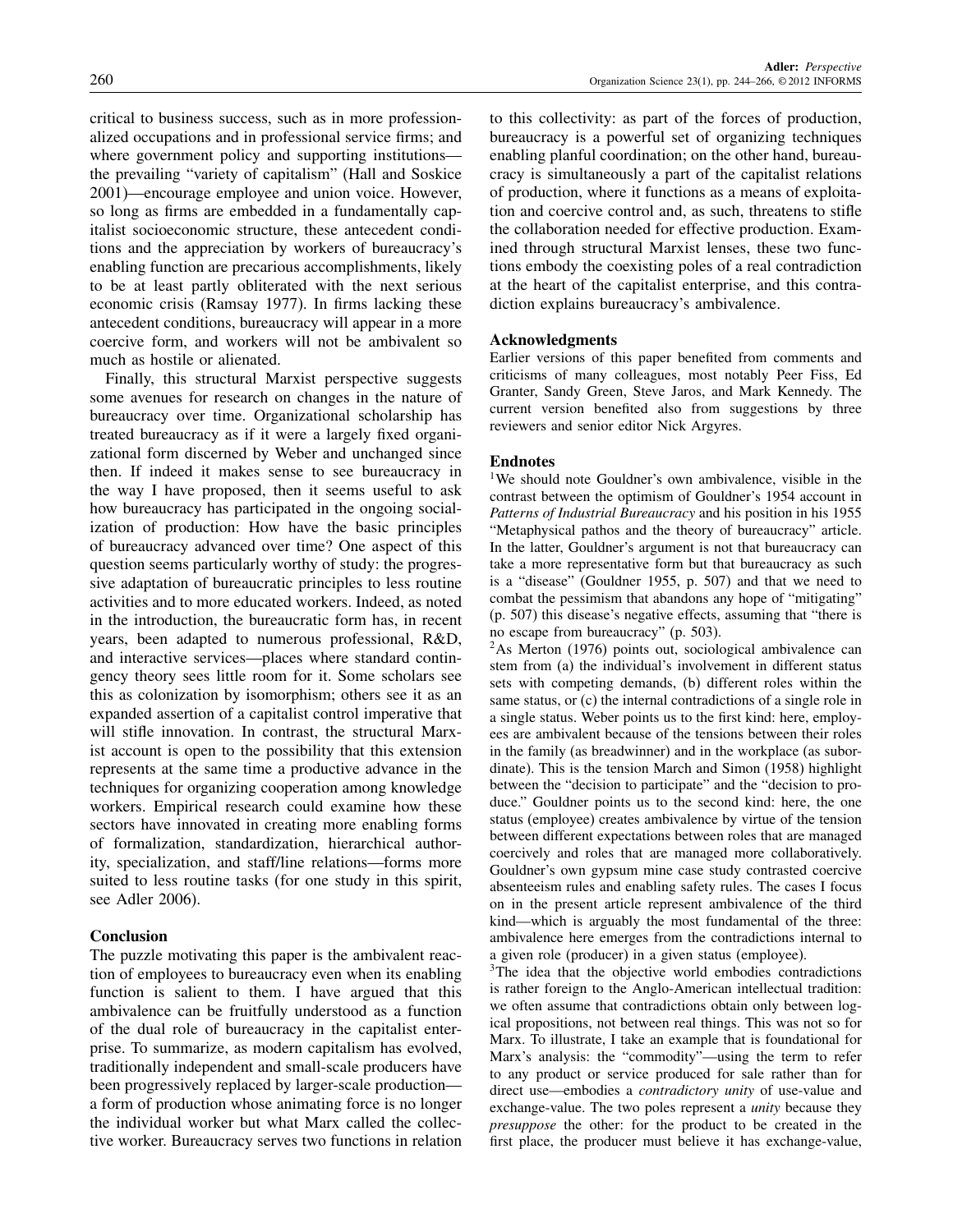power for the seller to command a determinate amount of money or goods in exchange; to generate this exchange-value for the seller, the product must have use-value, usefulness to the purchaser. At the same time, the two poles are contradictory because they *oppose* each other: their disjointedness can put them in conflict with each other, and this happens in at least two ways. First, the producer anticipates the exchangevalue of the product but does not know until she reaches the market if this hope will be realized or if, on the contrary, the use-values that were consumed in producing the commodity will be wasted: pursuit of exchange-value can lead to destruction of use-value, for example, if houses or food supplies are abandoned because they cannot be sold at a profit. Second, when production is oriented to exchange-value, there are many socially important use-values that remain unmet—for example, a sustainable environment or universal health care.

<sup>4</sup>Cohen's (1978) version of Marx has been criticized by, among others, Levine and Wright (1980), Elster (1985), and Cohen (1982); see Cohen (1988a) for elements of reply, and see Wright et al. (1992) for further debate. Note that Cohen's (1978) interpretation does not entail commitment to some of the more controversial elements of Marx's theory (labor theory of value, tendency of the rate of profit to fall): this interpretation is even less tied to any defense of the former socialist regimes.

<sup>5</sup>Marx's writings themselves are open to both conflict and structural interpretations. Adler (1990) argues that this is because these writings, even Capital, mixed the analysis of long-term and shorter-term trends and combined objective analysis with polemical advocacy. I call my reading "structural" but not "structuralist" because the latter label has been associated with the Althusserian school of Marxist thought, and my argument bears only a modest resemblance to theirs. My term is nevertheless somewhat awkward, because in the broader spectrum of social theories, even the conflict variant of Marxism is clearly more structural and less agency oriented than many other social theories on offer.

<sup>6</sup>This materialism contrasts with Weber's agnosticism on the relative importance of material and ideational factors in the overall sweep of history, and it contrasts with a range of idealist views that give culture and politics the determinant role (see Adler and Borys 1993 on materialism and idealism in organizational theory). Even many writers sympathetic to Marx have been driven away from this "base/superstructure" model by the difficulty of giving it rigorous testable form. Structural Marxists, however, see no reason to throw the baby (a broad historical generalization with considerable empirical validity and heuristic power) out with the bathwater (the dogmatism that substitutes this generalization for the concrete analysis of concrete situations). I should note too that there is room for agency here, but in the sweep of history it is delimited: "Men make their own history, but they do not make it just as they please; they do not make it under circumstances chosen by themselves, but under circumstances directly encountered, given and transmitted from the past" (Marx 1852).

<sup>7</sup>Note that on this definition, the United States is as capitalist today as it was in Marx's time, if not more so: although the government sector has grown, this has been considerably outweighed by the absorption of a larger mass of formerly independent agricultural producers into wage-labor status.

<sup>8</sup>Conflict Marxists therefore see the historical transition from the "formal subordination of labor to capital" based on absolute surplus value to "real subordination" based on relative surplus value (Marx 1977, Appendix) as a process that reshapes the labor process to the exigencies of the valorization process and progressively eliminates the basic contradiction of the production process—which they see as the conflict between classes (Thompson 1989, p. 108). The structural reading, in contrast, sees this transition as deepening, not eliminating, the more fundamental, structural contradiction.

<sup>9</sup>The real contradiction between form and content, appearance and essence, is a common theme in Marx's work as in Hegel's. Geras (1971) explains the pitfalls of interpreting a socially contingent form as the true substance and the converse pitfalls of seeing the form as a mere illusion.

<sup>10</sup>This gap is arguably due to the embarrassment of 20thcentury Marxists in dealing with the evidence that capitalist development could continue to foster further development of the forces of production, when these Marxists wanted to assert that capitalism was already obsolete (Adler 2007). A search of the compendium of Marxist writings on the Marxists Internet Archive (http://www.marxists.org/index.htm) and via journal search engines reveals that when the term "socialization" appears in Marxist discourse, it has been used almost exclusively to refer to the shift in relations of production to public ownership. Very little has been written about the socialization of the forces of production (exceptions include Nelson 1990, p. 211; Mandel 1968, p. 170ff; Kenney and Florida 1993, pp. 304–305; Howard and King 2008), and virtually nothing has been written about this phenomenon at the enterprise level nor about the subjective aspects that so impressed Marx. The Italian writers in the anarchist "autonomist" tendency such as Negri (1989) have perhaps been the most active in using Marx's ideas of subjective socialization, but their appropriation of Marx is highly selective.

<sup>11</sup>On Marx's theory, the balance between stimulating and fettering shifts toward the latter as capitalism matures, increasing the likelihood of fundamental change in social structure. More specifically, the direct costs and the opportunity costs of fettering increase, and with them, social strains increase too. At the same time, the continuing socialization of the forces of production includes the progressive enrichment of the cognitive and social capabilities of employees, creating over time a broader mass of people who are both increasingly offended by such costs and increasingly able to take on the leading roles in industry and society. Because of these changes in society's technological foundation and its economic structure, the potential for fundamental change—change that would propel society beyond its capitalist form—tends to increase over the longer term. Whether such potential is realized depends on changes in the political-ideological superstructure, and these latter changes are much more difficult to predict. Note that at this very fundamental level, Marx's theory is agnostic on whether such a fundamental change can happen gradually or requires a revolutionary rupture.

 $12$ Tannenbaum's (1961) "control graph" gives us a way of conceptualizing power structures where both lower levels (rank and file) and higher levels (top managers, leaders) exercise influence in a nonzero-sum manner (see also Henderson and Lee 1992, Sagie 1997, Tannenbaum and Kahn 1957).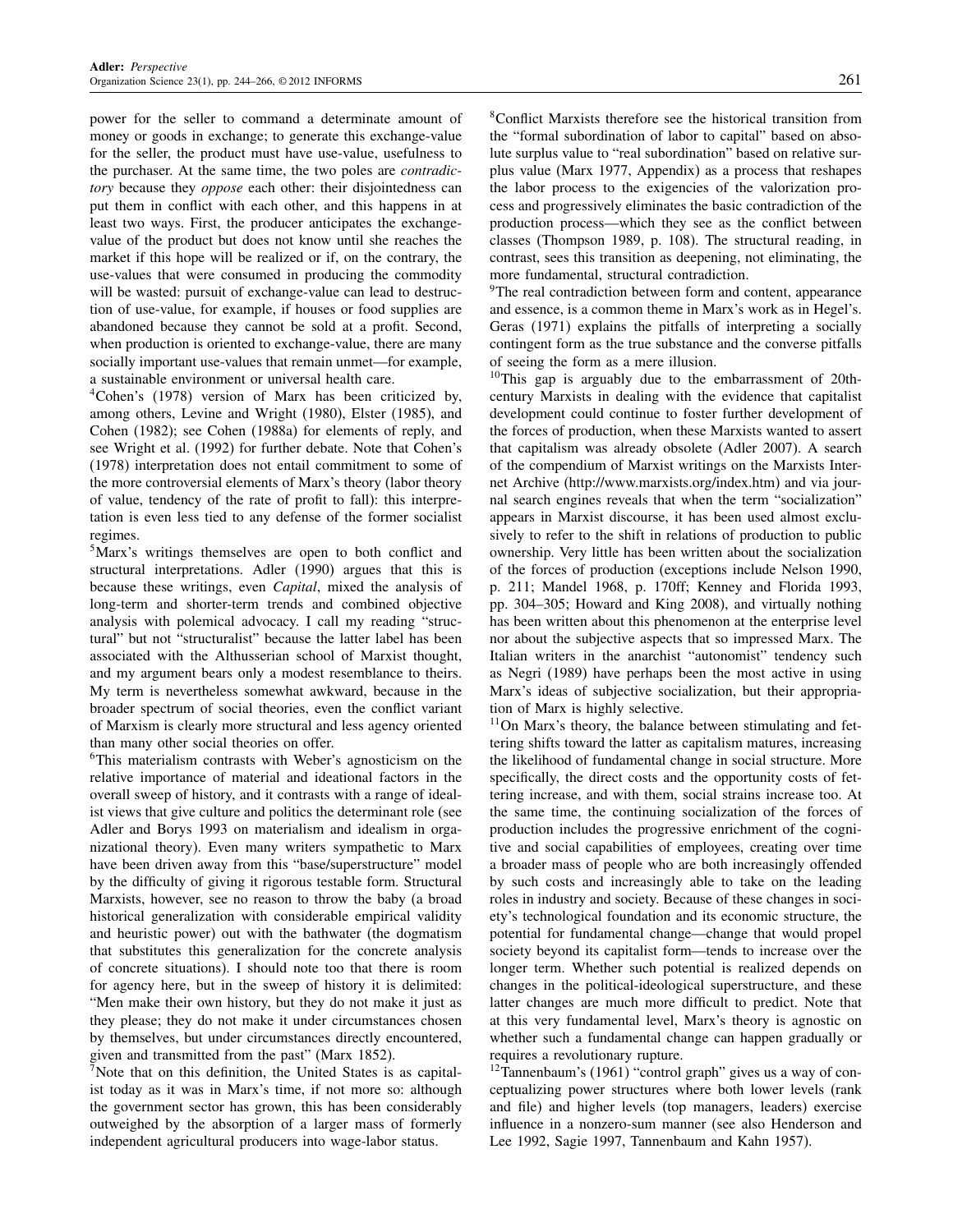<sup>13</sup>A reviewer posed an important question about the response of workers' cooperatives to these same pressures. Although cooperatives represent an important step in the socialization of relations of production, they only do so at the firm level (and sometimes in the alliances they form with other cooperatives, as in the Mondragon case). They may have surmounted one of the two defining dimensions of the capitalist relations of production (exploitation within firms), but they have not escaped the other dimension—competition between firms. To the extent that they must compete on product and capital markets (especially the latter), this competition drives them on pain of bankruptcy toward production for profit.

#### References

- Abrahamson, E. 1997. The emergence and prevalence of employee management rhetorics: The effects of long waves, labor unions, and turnover, 1875 to 1992. Acad. Management J. 40(3) 491–533.
- Acker, J. 1990. Hierarchies, jobs, bodies: A theory of gendered organizations. Gender Soc. 4(2) 139–158.
- Adler, P. S. 1990. Marx, machines, and skill. Tech. Culture 31(4) 780–812.
- Adler, P. S. 1993. The "learning bureaucracy": New United Motor Manufacturing. B. M. Staw, L. L. Cummings, eds. Research in Organizational Behavior. JAI Press, Greenwich, CT, 111–194.
- Adler, P. S. 2003. Toward collaborative interdependence: A century of change in the organization of work. B. E. Kaufman, R. A. Beaumont, R. B. Helfgott, eds. Industrial Relations to Human Resources and Beyond: The Evolving Process of Employee Relations Management. M. E. Sharp, Armonk, NY, 353–399.
- Adler, P. S. 2006. Beyond hacker idiocy: The changing nature of software community and identity. C. Heckscher, P. S. Adler, eds. The Firm as a Collaborative Community: Reconstructing Trust in the Knowledge Economy. Oxford University Press, New York, 198–258.
- Adler, P. S. 2007. The future of critical management studies: A paleo-Marxist critique of labour process theory. Organ. Stud. 28(9) 1313–1345.
- Adler, P. S. 2009. Marx and organization studies today. P. S. Adler, ed. The Oxford Handbook of Sociology and Organization Studies: Classical Foundations. Oxford University Press, New York, 62–91.
- Adler, P. S., B. Borys. 1993. Materialism and idealism in organizational theory. Organ. Stud. 14(5) 657-679.
- Adler, P. S., B. Borys. 1996. Two types of bureaucracy: Enabling and coercive. Admin. Sci. Quart. 41(1) 61-89.
- Adler, P. S., C. Heckscher. 2006. Towards collaborative community. C. Heckscher, P. S. Adler, eds. The Firm as a Collaborative Community: Reconstructing Trust in the Knowledge Economy. Oxford University Press, Oxford, UK, 11–105.
- Adler, P. S., S.-W. Kwon, C. Heckscher. 2008. Professional work: The emergence of collaborative community. Organ. Sci. 19(2) 359–376.
- Adler, P. S., F. E. McGarry, W. B. Irion-Talbot, D. J. Binney. 2005. Enabling process discipline: Lessons on implementing the capability maturity model for software. MIS Quart. Executive 4(1) 215–227.
- Ahrens, T., C. S. Chapman. 2004. Accounting for flexibility and efficiency: A field study of management control systems in a restaurant chain. Contemporary Accounting Res. 21(2) 271–301.
- Alvesson, M., P. Thompson. 2006. Post-bureaucracy? S. Ackroyd, R. Batt, P. Thompson, P. S. Tolbert, eds. The Oxford Handbook of Work and Organization. Oxford University Press, New York, 485–507.
- Bakhurst, D., C. Sypnowich. 1995. Introduction: Problems of the social self. D. Bakhurst, C. Sypnowich, eds. The Social Self. Sage, London, 1–17.
- Bandura, A. 1997. Self-Efficacy: The Exercise of Control. Freeman, New York.
- Barley, S. R., G. Kunda. 1992. Design and devotion: Surges of rational and normative ideologies of control in managerial discourse. Admin. Sci. Quart. 37(3) 363–399.
- Bélanger, J., C. Thuderoz. 2010. The repertoire of employee opposition. P. Thompson, C. Smith, eds. Working Life: Renewing Labour Process Analysis. Palgrave Macmillan, New York, 136–158.
- Bendix, R. 1947. Bureaucracy: The problem and its setting. Amer. Sociol. Rev. **12**(5) 493-507.
- Bendix, R. 1960. Max Weber: An Intellectual Portrait. Doubleday & Company, New York.
- Benner, M. J., M. L. Tushman. 2003. Exploitation, exploration, and process management: The productivity dilemma revisited. Acad. Management Rev. 28(2) 238–256.
- Bennis, W. G. 1968. Beyond bureaucracy. W. G. Bennis, P. E. Slater, eds. The Temporary Society. Harper & Row, New York, 53–76.
- Benson, J. K. 1977. Organizations: A dialectical view. Admin. Sci. Quart. 22(1) 1–21.
- Bigley, G. A., K. H. Roberts. 2001. The incident command system: High-reliability organizing for complex and volatile task environments. Acad. Management J. 44(6) 1281–1299.
- Blau, P. M. 1954. Co-operation and competition in a bureaucracy. Amer. J. Sociol. 59(6) 530–535.
- Blau, P. M. 1955. The Dynamics of Bureaucracy. University of Chicago Press, Chicago.
- Blau, P. M., M. W. Meyer. 1987. Bureaucracy in Modern Society, 3rd ed. Random House, New York.
- Boiral, O. 2003. ISO 9000: Outside the iron cage. Organ. Sci. 14(6) 720–737.
- Bottomore, T. B., ed. 1991. A Dictionary of Marxist Thought. Blackwell, London.
- Braverman, H. 1974. Labor and Monopoly Capital: The Degradation of Work in the Twentieth Century. Monthly Review, New York.
- Briscoe, F. 2006. Temporal flexibility and careers: The role of largescale organizations for physicians. Indust. Labor Relations Rev. 60(1) 88–104.
- Brunsson, N., B. Jacobsson. 2000. A World of Standards. Oxford University Press, Oxford, UK.
- Burawoy, M. 1979. Manufacturing Consent: Changes in the Labor Process Under Monopoly Capitalism. University of Chicago Press, Chicago.
- Burkitt, I. 1991. Social Selves: Theories of the Social Formation of Personality. Sage, London.
- Butler, B., E. Joyce, J. Pike. 2008. Don't look now, but we've created a bureaucracy: The nature and roles of policies and rules in Wikipedia. Proc. 26th Annual SIGCHI Conf. Human Factors Comput. Systems, ACM, New York, 1101–1110.
- Butler, T., V. Standley, E. Sullivan, F. Turner. 2001. Software configuration management: A discipline with added value. Retrieved July 17, 2006, https://www.stormingmedia.u/74/7486/ A748684.html.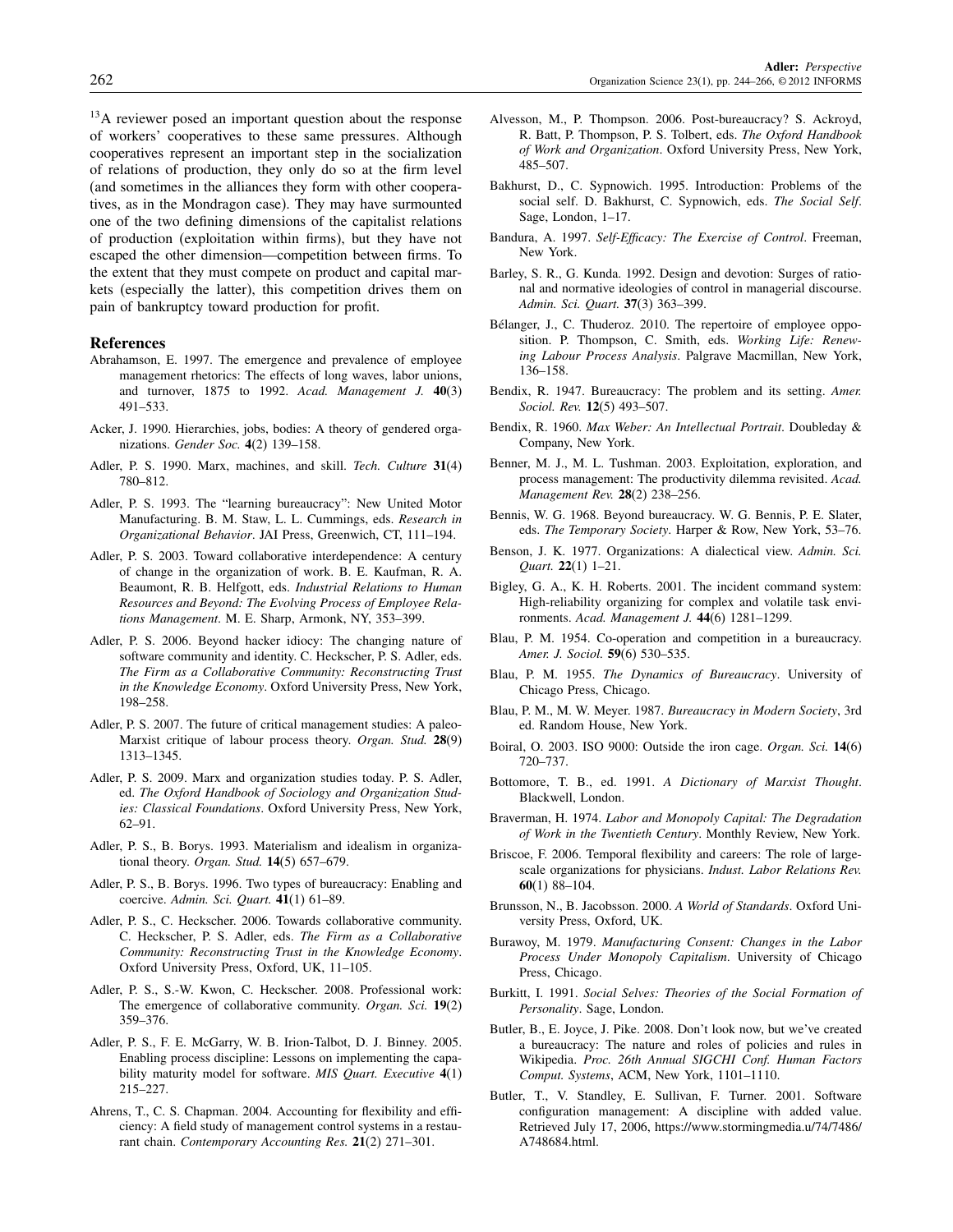- Cantril, A. H., S. D. Cantril. 1999. Reading Mixed Signals: Ambivalence in American Public Opinion About Government. Woodrow Wilson Center Press, Washington, DC.
- Clawson, D. 1980. Bureaucracy and the Labor Process: The Transformation of U.S. Industry, 1860–1920. Monthly Review Press, New York.
- Clegg, S. R., D. Dunkerley. 1980. Organization, Class, and Control. Routledge and Kegan Paul, London.
- Cohen, G. A. 1978. Karl Marx's Theory of History: A Defence. Princeton University Press, Princeton, NJ.
- Cohen, G. A. 1988a. History, Labour, and Freedom: Themes from Marx. Oxford University Press, New York.
- Cohen, G. A. 1988b. Human nature and social change in the Marxist conception of history. J. Philos. 85(4) 171–191.
- Cohen, J. 1982. Book reviews: Karl Marx's Theory of History: A Defence, G. A Cohen. J. Philos. 79(5) 253–273.
- Cohen, J., L. E. Hazelrigg, W. Pope. 1975. De-Parsonizing Weber: A critique of Parsons' interpretation of Weber's sociology. Amer. Sociol. Rev. **40**(2) 229-241.
- Cooper, D. J., B. Hinings, R. Greenwood, J. L. Brown. 1996. Sedimentation and transformation in organizational change: The case of Canadian law firms. Organ. Stud. 17(4) 623–647.
- Coriat, B. 2000. The "abominable Ohno production system." Competences, monitoring, and routines in Japanese production. G. Dosi, R. R. Nelson, S. G. Winter, eds. The Nature and Dynamics of Organizational Capabilities. Oxford University Press, New York, 213–243.
- Coriat, B., G. Dosi. 1998. Learning how to govern and learning how to solve problems: On the co-evolution of competences, conflicts and organizational routines. A. D. Chandler Jr., P. Hagström, Ö. Sölvell, eds. The Dynamic Firm: The Role of Technology, Strategy, Organization, and Regions. Oxford University Press, New York, 103–133.
- Crozier, M. 1964. The Bureaucratic Phenomenon. University of Chicago Press, Chicago.
- Courpasson, D., M. Reed, eds. 2004. Special issue on bureaucracy in the age of enterprise. Organization  $11(1)$ .
- Deci, E. L. 1975. Intrinsic Motivation. Plenum, New York.
- Dewey, J. 1930. Individualism Old and New. Minton, Balch & Co., New York.
- Dewey, J. 1939. The individual in the new society. J. Ratner, ed. Intelligence in the Modern World: John Dewey's Philosophy. Random House, New York.
- DiMaggio, P. J., W. W. Powell. 1983. The iron cage revisited: Institutional isomorphism and collective rationality in organizational fields. Amer. Sociol. Rev. 48(2) 147–160.
- Dornbusch, S. M., W. R. Scott. 1975. Evaluation and the Exercise of Authority. Jossey-Bass, San Francisco.
- Dougherty, D. 1992. Interpretive barriers to successful product innovation in large firms. Organ. Sci. 3(2) 179-202.
- Draper, H. 1978. Karl Marx's Theory of Revolution, Volume 1: State and Bureaucracy. Monthly Review Press, New York.
- du Gay, P. 2000. In Praise of Bureaucracy. Sage, London.
- du Gay, P., ed. 2005. The Values of Bureaucracy. Oxford University Press, Oxford, UK.
- Eccles, R. G., N. Nohria, J. D. Berkley. 1992. Beyond the Hype: Rediscovering the Essence of Management. Harvard Business School Press, Boston.
- Edwards, R. C. 1979. Contested Terrain: The Transformation of the Workplace in the Twentieth Century. Basic, New York.
- Elias, N. 2000. The Civilizing Process: Sociogenetic and Psychogenetic Investigations. Blackwell, Oxford, UK.
- Elster, J. 1985. Making Sense of Marx. Cambridge University Press, Cambridge, UK.
- Engels, F. 1870. Notes on the war. Pall Mall Gazette (October 3). Retrieved August 15, 2010, http://www.marxists.org/archive/ marx/works/1870/10/03.htm.
- Engels, F. 1978a. On authority. R. C. Tucker, ed. The Marx-Engels Reader. Norton, New York, 730–733.
- Engels, F. 1978b. Socialism: Utopian and scientific. R. C. Tucker, ed. The Marx-Engels Reader. Norton, New York, 683–717.
- Ezzamel, M., H. Willmott, F. Worthington. 2001. Power, control and resistance in "the factory that time forgot." J. Management Stud. 38(8) 1053–1079.
- Fishman, C. 2006. The Wal-Mart Effect: How the World's Most Powerful Company Really Works—And How It's Transforming the American Economy. Penguin, New York.
- Fiske, A. P., S. Kitayama, H. R. Markus, R. E. Nisbett. 1998. The cultural matrix of social psychology. D. T. Gilbert, S. T. Fiske, eds. Handbook of Social Psychology, Vol. 2, 4th ed. McGraw-Hill, New York, 915–981.
- Geras, N. 1971. Essence and appearance: Aspects of fetishism in Marx's "Capital." New Left Rev. 65(1–2) 69–85.
- Gibson, C. B. 1999. Do they do what they believe they can? Group efficacy and group effectiveness across tasks and cultures. Acad. Management J. 42(2) 138–152.
- Goldman, P., D. R. Van Houten. 1977. Managerial strategies and the worker: A Marxist analysis of bureaucracy. Sociol. Quart. 18(1) 108–125.
- Goodsell, C. T. 1994. The Case for Bureaucracy: A Public Administration Polemic, 3rd ed. Chatham House, Chatham, NJ.
- Gordon, D. 1976. Capitalist efficiency and socialist efficiency. Monthly Rev. 28(3) 19–39.
- Gould, C. 1978. Marx's Social Ontology: Individuality and Community in Marx's Theory of Social Reality. MIT Press, Cambridge, MA.
- Gouldner, A. W. 1954. Patterns of Industrial Bureaucracy. Free Press, Glencoe, IL.
- Gouldner, A. W. 1955. Metaphysical pathos and the theory of bureaucracy. Amer. Political Sci. Rev. 49(2) 469–505.
- Gramsci, A. 1971. Selections from the Prison Notebooks. Q. Hoare, G. N. Smith, eds. Lawrence and Wishart, London.
- Greenwood, R., T. B. Lawrence. 2005. The iron cage in the information age: The legacy and relevance of Max Weber for organization studies. Editorial. Organ. Stud. 26(4) 493–499.
- Guillén, M. F. 1994. Models of Management: Work, Authority, and Organization in a Comparative Perspective. University of Chicago Press, Chicago.
- Hackman, J. R. 1980. Work Redesign. Addison-Wesley, Reading, MA.
- Hage, J., M. Aiken. 1970. Social Change in Complex Organizations. Random House, New York.
- Håkanson, L. 2007. Creating knowledge: The power and logic of articulation. Indust. Corporate Change 16(1) 51–88.
- Hall, P. A., D. W. Soskice. 2001. Varieties of Capitalism: The Institutional Foundations of Comparative Advantage. Oxford University Press, New York.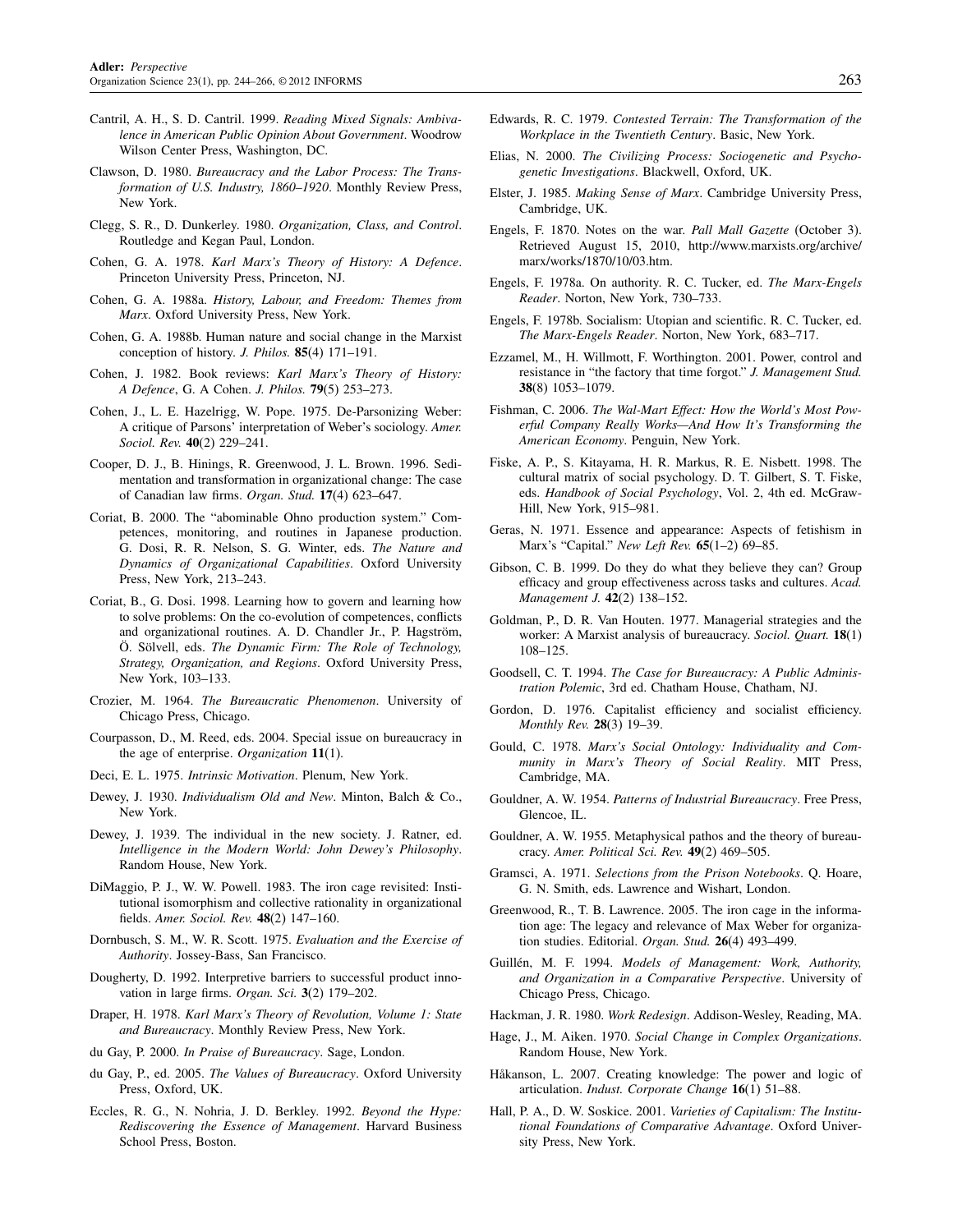- Hamilton, G. G., N. W. Biggart. 1988. Market, culture, and authority: A comparative analysis of management and organization in the Far East. Amer. J. Sociol. 94(Supplement) S52–S94.
- Hayek, F. A. V. 1956. The Road to Serfdom. University of Chicago Press, Chicago.
- Heckscher, C., A. Donnellon, eds. 1994. The Post-Bureaucratic Organization: New Perspectives on Organizational Change. Sage, Thousand Oaks, CA.
- Henderson, J. C., S. Lee. 1992. Managing I/S design teams: A control theories perspective. Management Sci. 38(6) 757-777.
- Hofstede, G. H. 1980. Culture's Consequences: International Differences in Work-Related Values. Sage, Beverly Hills, CA.
- Howard, M., C. J. E. King. 2008. Karl Marx and the decline of the market. J. Hist. Econom. Thought 30(2) 217–234.
- Jermier, J. M. 1985. "When the sleeper wakes": A short story extending themes in radical organization theory. J. Management Stud. 11(2) 67–80.
- Kallinikos, J. 2004. The social foundations of the bureaucratic order. Organization 11(1) 13–36.
- Kanter, R. M. 1983. The Change Masters: Innovation for Productivity in American Corporation. Simon & Schuster, New York.
- Katz, D., R. L. Kahn. 1978. The Social Psychology of Organizations, 2nd ed. John Wiley & Sons, New York.
- Kenney, M., R. Florida. 1993. Beyond Mass Production: The Japanese System and Its Transfer to the U.S. Oxford University Press, New York.
- Kohn, M. L., A. Naoi, C. Schoenbach, C. Schooler, K. M. Slomczynski. 1990. Position in the class structure and psychological functioning in the United States, Japan, and Poland. Amer. J. Sociol. 95(4) 964–1008.
- Kusnet, D. 2008. Love the Work, Hate the Job: Why America's Best Workers Are Unhappier Than Ever. John Wiley & Sons, New York.
- Kwon, S.-W. 2008. Does the standardization process matter? A study of the cost effectiveness of hospital drug formularies. Management Sci. **54**(6) 1065-1079.
- Lawler, E. E., III, J. W. Boudreau. 2009. Achieving Excellence in Human Resources Management: An Assessment of Human Resource Functions. Stanford University Press, Stanford, CA.
- Levesque, C., P. Cote. 1999. Le travail en équipe dans un univers de production allegée: Contrainte ou opportunité? Relations Industrielles 54(1) 80–110.
- Levine, A., E. O. Wright. 1980. Rationality and class struggle. New Left Rev. 123 47–68.
- Lewchuck, W., D. Robertson. 1996. Working conditions under lean production: A worker-based benchmarking study. Asia Pacific Bus. Rev. 2(4) 60–81.
- Lewicki, R. J., D. J. McAllister, R. J. Bies. 1998. Trust and distrust: New relationships and realities. Acad. Management Rev. 23(3) 438–458.
- Lichtenstein, N. 2006. Wal-Mart: The Face of Twenty-First-Century Capitalism. New Press, New York.
- Livingston, J. 2000. The strange career of the "social self." Radical Hist. Rev. (76) 53–79.
- Mandel, E. 1968. Marxist Economic Theory. Merlin, London.
- March, J. G., H. A. Simon. 1958. Organizations. Blackwell, Cambridge, MA.
- Markus, H. R., S. Kitayama. 1991. Culture and the self: Implications for cognition, emotion, and motivation. Psychol. Rev. 98(2) 224–253.
- Marx, K. 1852. The Eighteenth Brumaire of Louis Bonaparte. Marx/Engels Internet Archive. Retrieved August 15, 2010, http://www.marxists.org/archive/marx/works/1852/18th-brumaire/ index.htm.
- Marx, K. 1955. The Poverty of Philosophy. Progress Publishers, Moscow.
- Marx, K. 1970. A Contribution to the Critique of Political Economy. International Publishers, New York.
- Marx, K. 1972. Capital, Vol. II. Lawrence and Wishart, London.
- Marx, K. 1973. Grundrisse: Foundations of the Critique of Political Economy. Translated by M. Nicolaus. Penguin, Harmondsworth, UK.
- Marx, K. 1977. Capital, Vol. 1. Vintage, New York.
- Marx, K. 2002. Theses on Feuerbach. Marx/Engels Internet Archive. Retrieved August 15, 2010, http://www.marxists.org/archive/ marx/works/1845/theses/theses.htm.
- Marx, K., F. Engels. 1959. The communist manifesto. L. S. Feuer, ed. Marx and Engels: Basic Writings on Politics And Philosophy. Anchor, New York.
- McCaffrey, D. P., S. R. Faerman, D. W. Hart. 1995. The appeal and difficulties of participative systems. Organ. Sci. 6(6) 603-627.
- Meirovich, G., Y. Brender-Ilan, A. Meirovich. 2007. Quality of hospital service: The impact of formalization and decentralization. Internat. J. Health Care Quality Assurance 20(2–3) 240–252.
- Merton, R. K. 1940. Bureaucratic structure and personality. Soc. Forces 18(4) 560–568.
- Merton, R. K. 1976. Sociological Ambivalence and Other Essays. Free Press, New York.
- Meyer, J. W., B. Rowan. 1977. Institutionalized organizations: Formal structure as myth and ceremony. Amer. J. Sociol. 83(2) 340–363.
- Michels, R. 1966. Political Parties. Free Press, New York.
- Mintzberg, H. 1979. The Structuring of Organizations. Prentice-Hall, Englewood Cliffs, NJ.
- Mouzelis, N. P. 1968. Organization and Bureaucracy: An Analysis of Modern Theories. Aldine, Chicago.
- Negri, A. 1989. Marx Beyond Marx: Lessons on the Grundrisse. Autonomedia, Brooklyn, NY.
- Nelson, R. R. 1990. Capitalism as an engine of progress. Res. Policy 19(3) 193–214.
- Nelson, R. R., S. G. Winter. 1982. An Evolutionary Theory of Economic Change. Belknap Press, Cambridge, MA.
- Nonaka, I., H. Takeuchi. 1995. The Knowledge-Creating Company: How Japanese Companies Create the Dynamics of Innovation. Oxford University Press, New York.
- Nord, W. R. 1974. The failure of current applied behavioral science: A Marxian perspective. J. Appl. Behav. Sci. 10(4) 557–578.
- Oglensky, B. D. 1995. Socio-psychoanalytic perspectives on the subordinate. Human Relations 48(9) 1029–1054.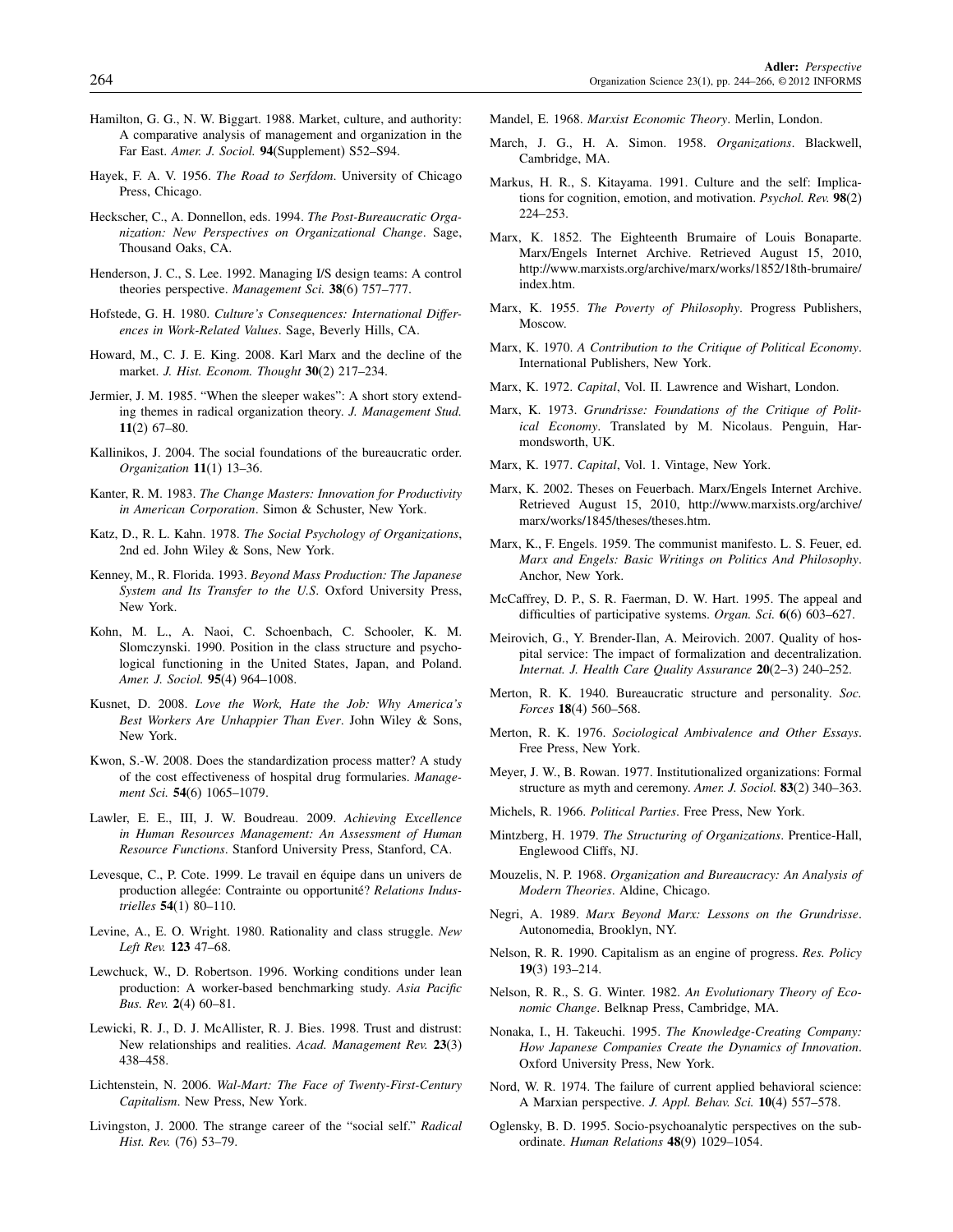- Ollman, B. 2003. Dance of the Dialectic: Steps in Marx's Method. University of Illinois Press, Champaign.
- Olsen, J. P. 2005. Maybe it is time to rediscover bureaucracy. J. Public Admin. Res. Theory 16(1) 1–24.
- Olsen, J. P. 2008. The ups and downs of bureaucratic organization. Annual Rev. Political Sci. 11 13–37.
- O'Mahoney, S., F. Ferraro. 2007. The emergence of governance in an open source community. Acad. Management J. 50(5) 1079–1106.
- Osborne, D., T. Gaebler. 1992. Reinventing Government: How the Entrepreneurial Spirit Is Transforming the Public Sector. Addison-Wesley, Reading, MA.
- Osterman, P. 2000. Work reorganization in an era of restructuring: Trends in diffusion and effects on employee welfare. Indust. Labor Relations Rev. 53(2) 179–196.
- Oyserman, D., H. M. Coon, M. Kemmelmeier. 2002. Rethinking individualism and collectivism: Evaluation of theoretical assumptions and meta-analysis. Psych. Bull. 128(1) 3–72.
- Perrow, C. 1973. The short and glorious history of organizational theory. Organ. Dynam.  $2(1)$  2–15.
- Peters, T. 1992. Liberation Management: Necessary Disorganization for the Nanosecond Nineties. Macmillan, London.
- Piderit, S. K. 2000. Rethinking resistance and recognizing ambivalence: A multidimensional view of attitudes towards an organizational change. Acad. Management Rev. 25(4) 783–794.
- Prechel, H. 1994. Economic crisis and the centralization of control over the managerial process: Corporate restructuring and neo-Fordist decision-making. Amer. Sociol. Rev. 59(5) 723–745.
- Pugh, D. S., D. J. Hickson. 1976. Organizational Structure in Its Context: The Aston Programme I. Lexington Books, Lexington, MA.
- Pugh, D. S., D. J. Hickson, C. R. Hinings. 1969. An empirical taxonomy of structures of work organizations. Admin. Sci. Quart. 14(1) 115–126.
- Ramsay, H. 1977. Cycles of control: worker participation in sociological and historical perspective. Sociology 11(3) 481–506.
- Sagie, A. 1997. Leader direction and employee participation in decision making: Contradictory or compatible practices? Appl. Psych.: Internat. Rev. 46(4) 387–452.
- Salaman, G. 1979. Work Organizations. Longman, London.
- Salancik, G. R., J. Pfeffer. 1978. A social information processing approach to job attitudes and task design. Admin. Sci. Quart. 23(2) 224–253.
- Schlozman, K., N. Burns, S. Verba. 2009. "What happened at work today?": A multistage model of gender, employment, and political participation. *J. Politics*  $61(1)$  29–53.
- Schroeter, G. 1985. Dialogue, debate, or dissent: The difficulties of assessing Max Weber's relation to Marx. R. J. Antonio, R. M. Glassman, eds. A Weber-Marx Dialogue. University Press of Kansas, Lawrence, 2–19.
- Schur, L. 2003. Do jobs create active citizens? Employment and political participation. British J. Indust. Relations 41(4) 751–771.
- Scott, W. R., G. F. Davis. 2007. Organizations and Organizing: Rational, Natural, and Open Systems Perspectives. Pearson-Prentice Hall, Upper Saddle River, NJ.
- Sennett, R. 1998. The Corrosion of Character. Norton, New York.
- Shadur, M. A., J. J. Rodwell, G. J. Bamber. 1995. Factors predicting employees' approval of lean production. Human Relations 48(12) 1403–1435.
- Sinden, J. E., W. K. Hoy, S. R. Sweetland. 2004. An analysis of enabling school structure: Theoretical, empirical, and research considerations. J. Ed. Admin. 42(4) 462–478.
- Smith, A. 2003. The Wealth of Nations. Bantam, New York.
- Sobel, R. 1993. From occupational involvement to political participation: An exploratory analysis. Political Behav. 15(4) 339–353.
- Tajfel, H., J. C. Turner. 1986. The social identity theory of intergroup behavior. S. Worschel, W. G. Austin, eds. Psychology of Intergroup Relations. Nelson-Hall, Chicago, 7–24.
- Tannenbaum, A. 1961. Control and effectiveness in a voluntary organization. Amer. J. Sociol. 67(1) 33–46.
- Tannenbaum, A., R. L. Kahn. 1957. Organizational control structure. Human Relations 10(2) 127–140.
- Taylor, C. 1989. The Sources of the Self: The Making of the Modern Identity. Cambridge University Press, Cambridge, UK.
- Thompson, J. D. 1967. Organizations in Action: Social Science Bases of Administrative Theory. McGraw-Hill, New York.
- Thompson, P. B. 1989. The Nature of Work: An Introduction to Debates on the Labour Process, 2nd ed. Macmillan, London.
- Torbet, W. R. 1973. Being for the Most Part Puppets: Interactions Amon Men's Labor, Leisure and Politics. Schenkman, Cambridge, MA.
- Triandis, H. C. 1995. Individualism and Collectivism. Westview Press, Boulder, CO.
- Triandis, H. C., M. J. Gelfand. 1998. Converging measurement of horizontal and vertical individualism and collectivism. J. Personality Soc. Psych. **74**(1) 118-128.
- Triandis, H. C., E. Suh. 2002. Cultural influences on personality. Annual Rev. Psych. 53 133–160.
- Van de Ven, A. H., A. L. Delbecq. 1974. A task contingent model of work-unit structure. Admin. Sci. Quart. 19(2) 183–197.
- van der Pijl, K. 1998. Transnational Classes and International Relations. Routledge, London.
- Vygotsky, L. S. 1962. Thought and Language. MIT Press, Cambridge, MA.
- Vygotsky, L. S. 1978. Mind in Society: The Development of Higher Psychological Processes. Harvard University Press, Cambridge, MA.
- Walton, E. J. 2005. The persistence of bureaucracy: A meta-analysis of Weber's model of bureaucratic control. Organ. Stud. 26(4) 569–600.
- Weber, M. 1958. The Protestant Ethic and the Spirit of Capitalism. Translated by T. Parsons. Charles Scribner's Sons, New York.
- Weber, M. 1968. Economy and Society. G. Roth, C. Wittich, eds. University of California Press, Berkeley.
- Weiss, R. M. 1983. Weber on bureaucracy: Management consultant or political theorist? Acad. Management Rev. 8(2) 242–248.
- Wertsch, J. V., P. Tulviste, F. Hagstrom. 1993. A sociocultural approach to agency. E. A. Forman, N. Minick, C. A. Stone, eds. Contexts for Learning: Sociocultural Dynamics in Children's Development. Oxford University Press, New York, 336–356.
- Wickens, P. D. 1993. Lean production and beyond: The system, its critics, and the future. Human Resource Management J. 3(4) 75–90.